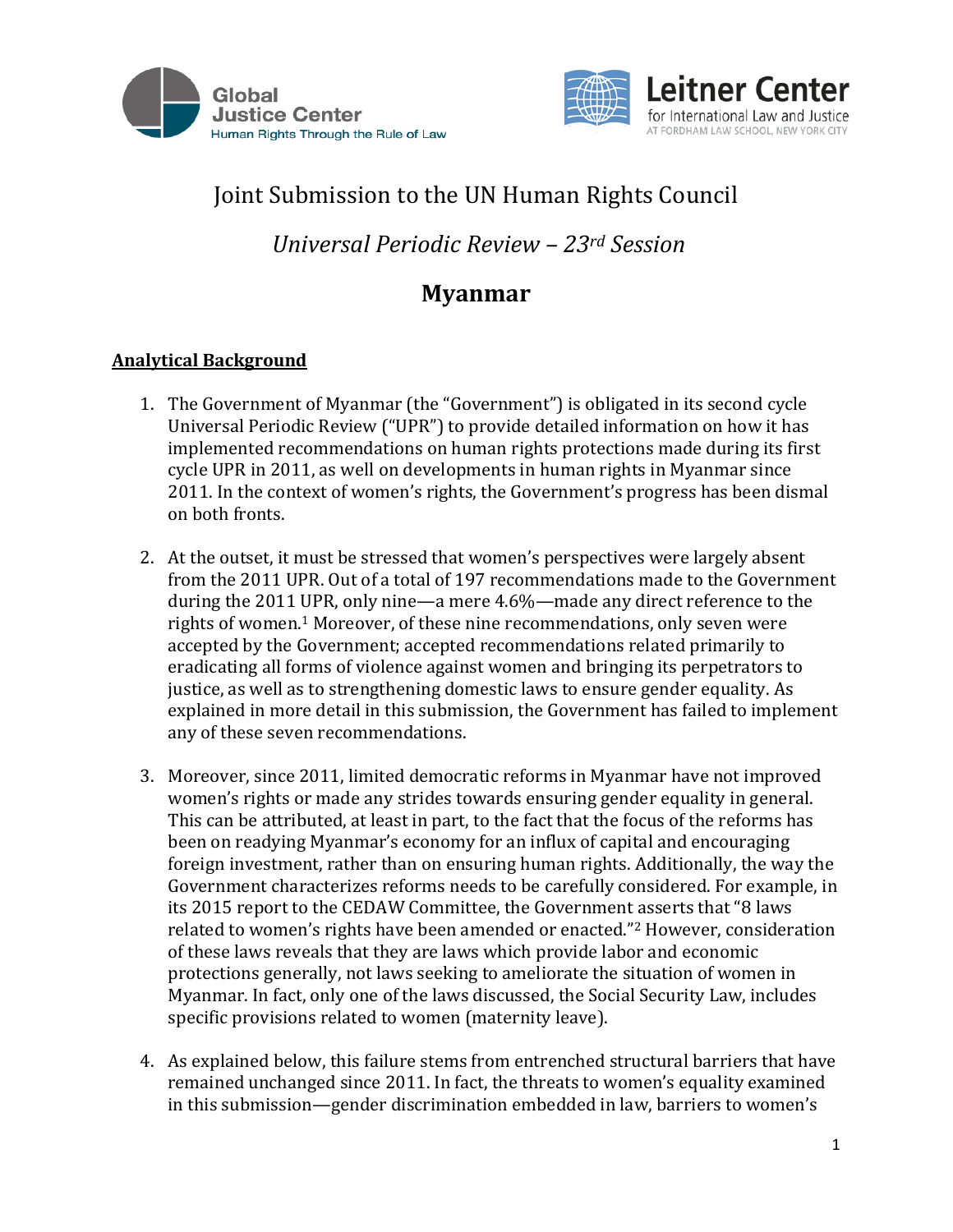access to justice, and exclusion of women from participation in public and political life—exist against an unchanged landscape shaped by a deep history of patriarchy and decades of oppressive military dictatorship. Today, these legacies remain very much alive in the form of fundamental defects that impede genuine reform in all aspects of rule of law, including legal structures guaranteeing true gender equality.

- 5. In particular, three underlying themes are critical to understanding the complexity of injustice against women in Myanmar and the need for structural reforms in order to effect genuine positive change:
	- **Ongoing Supremacy of Military Power:** Despite the Government's recently proclaimed transition toward democracy, Myanmar's political landscape remains tightly controlled by the same military regime that has systematically abused and discriminated against women for decades.
	- **Entrenchment of Military Power and Gender Inequality in the 2008 Constitution:** Despite its celebrated enactment as a sign of democratic reform, Myanmar's military-drafted 2008 Constitution actually reinforces deeply rooted problems of systemic gender discrimination perpetuated by over sixty years of military rule and now structurally embedded in Myanmar's constitutional laws. Additionally, the 2008 Constitution leaves the military entirely outside civilian control and oversight.
	- **Lack of an Independent Judiciary:** It is widely acknowledged that Myanmar lacks an independent, impartial, and effective judiciary to uphold the rule of law. Unsurprisingly, most civil society actors have little to no faith in the independence of the judiciary, which is seen as ineffective, corrupt, and subject to political influence.
- 6. In this submission, the Global Justice Center and the Leitner Center for International Justice will focus on three areas of women's inequality that remain substantially hindered by these structural defects:
	- I. Gender discrimination embedded in law,
	- II. Barriers to women's access to justice, and
	- III. Exclusion of women from participation in public and political life
- 7. In the context of the Government's 2015 UPR obligations and accepted 2011 UPR recommendations, the analysis below explains how these challenges impact the daily lives of women and girls in Myanmar, with specific recommendations to the Government on meeting its international obligations to eliminate discrimination against women.

## **I. Gender Discrimination Embedded in Law**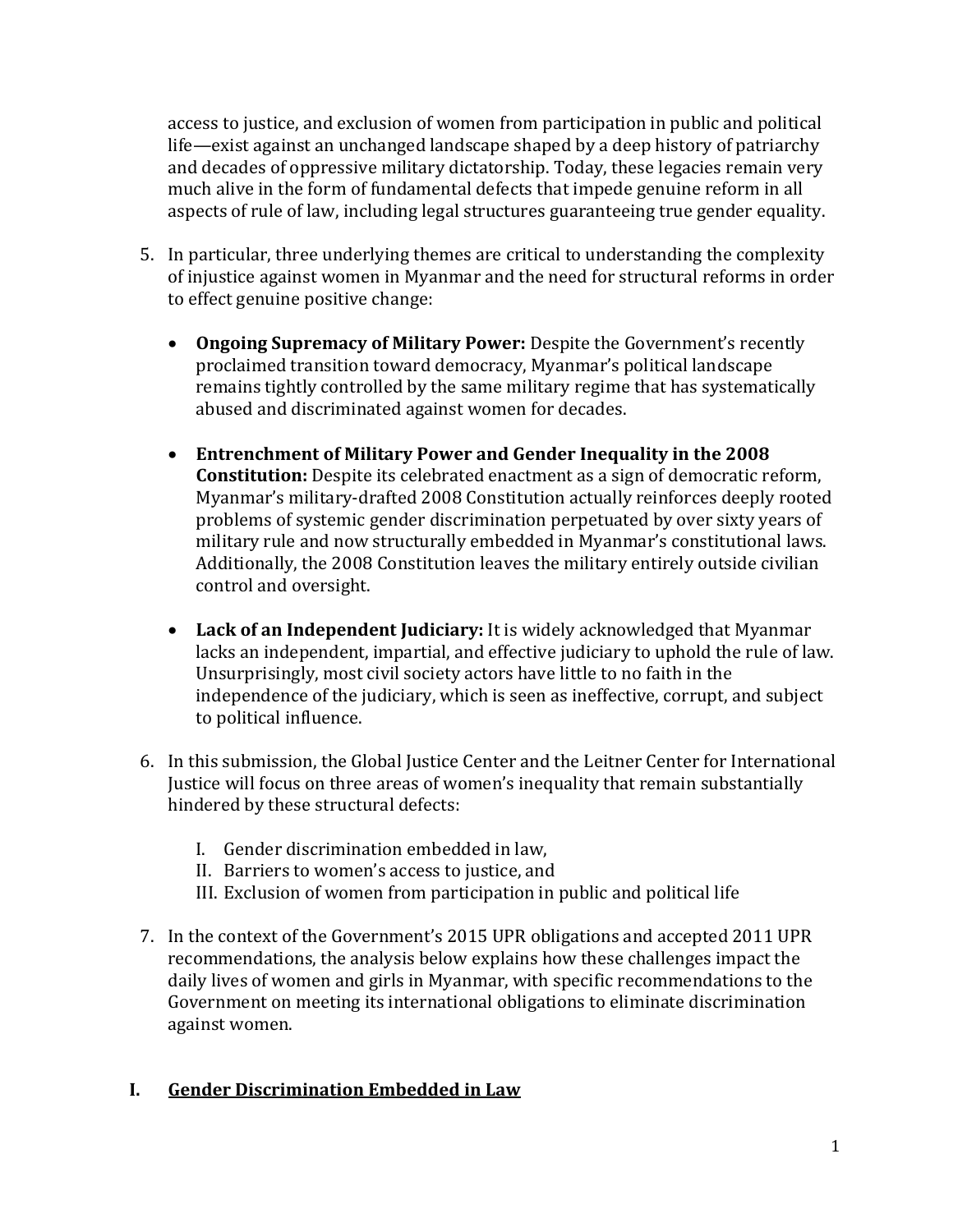## *Failure to adopt a definition of discrimination against women in line with international human rights norms*

- 8. During the 2011 UPR, the Government accepted recommendations to fully implement its international human rights treaty obligations, including eliminating discrimination against women under CEDAW, through the incorporation of such obligations into domestic law. <sup>3</sup> The Government also accepted a recommendation to further strengthen its national machinery to ensure gender equality, implicitly including Myanmar's national Constitution and any other national laws and legislation.<sup>4</sup>
- 9. A critical first step towards the implementation of the Government's obligations to eliminate discrimination against women is the adoption of a legal definition of discrimination against women, in conformance with the language of CEDAW, within the national Constitution or other appropriate legislation.<sup>5</sup> CEDAW's definition of "discrimination against women" encompasses "any distinction, exclusion or restriction made on the basis of sex which has the effect or purpose of impairing or nullifying the recognition, enjoyment or exercise by women, irrespective of their marital status, on a basis of equality of men and women, of human rights and fundamental freedoms in the political, economic, social, cultural, civil or any other field."<sup>6</sup>
- 10. As a State party to CEDAW, the Government has failed to adopt an acceptable legal definition of discrimination against women.<sup>7</sup> The 2008 Constitution contains some provisions regarding equality but fails to provide a comprehensive definition of discrimination against women that encompasses substantive equality and articulations of discrimination against women in law and in effect, $8$  as required of all States Parties under CEDAW.
- 11. The lack of a legal definition of discrimination against women in Myanmar's domestic law, including one that incorporates substantive equality, ultimately hinders the formulation, interpretation, and dissemination of laws and policies impacting the rights of women. This leaves the Government, as well as civil society actors and international monitors, without a critical benchmark for assessing progress on the elimination of discrimination against women. Moreover, without such a definition, victims of discrimination are left without fundamental guidance on how to engage the legal system, restricting their ability to access justice and leaving perpetrators of discrimination against women unaccountable for their actions.

## *Recommendations*

 The Government must immediately adopt a legal definition of discrimination against women that is in conformity with CEDAW, either by amending the 2008 Constitution or through anti-discrimination legislation.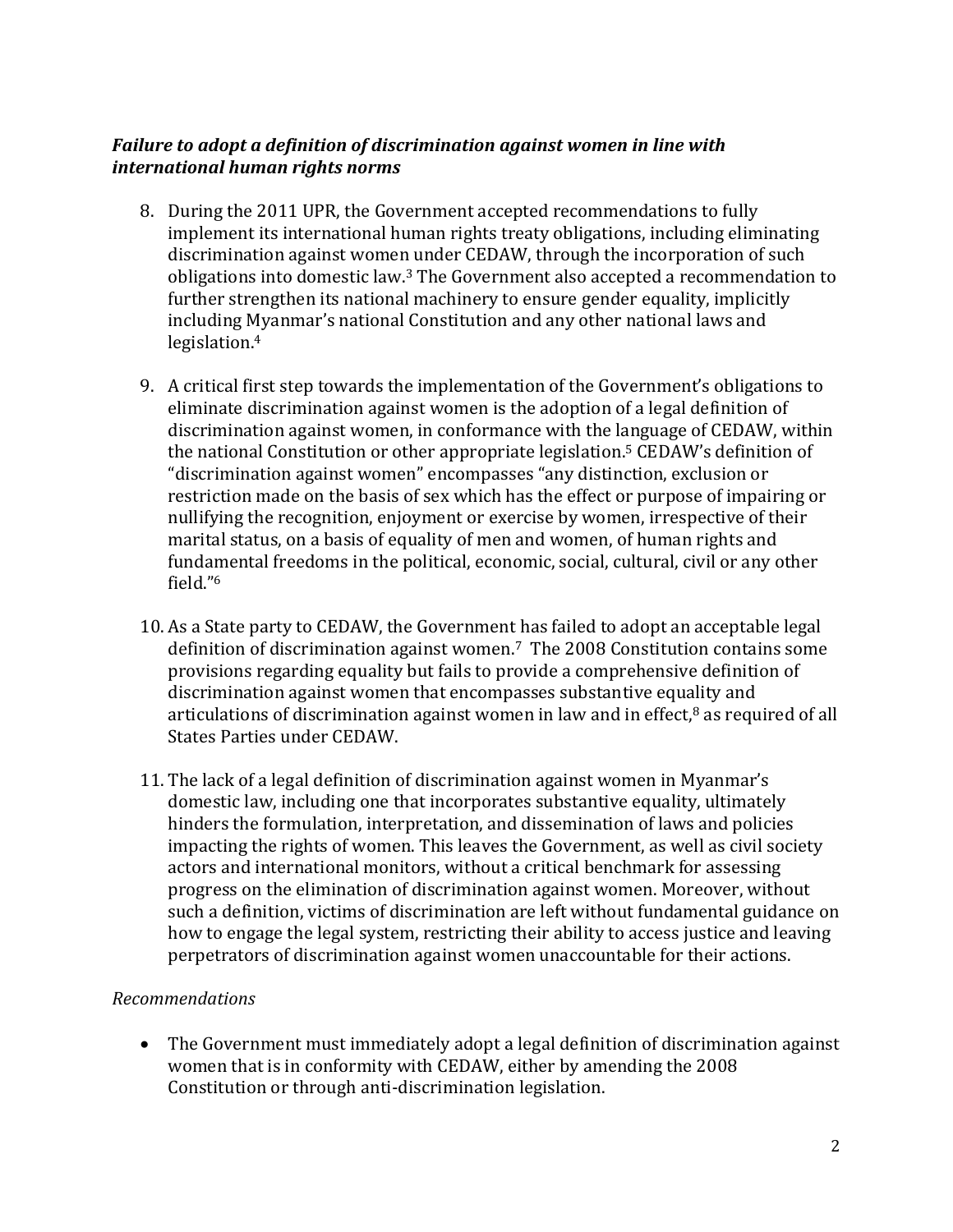#### *Entrenchment of gender-based discrimination through proposed and existing legislation*

- 12. During the 2011 UPR, the Government accepted recommendations to incorporate its international human rights law obligations into domestic legal systems, including a recommendation to strengthen its national machinery to ensure gender equality.<sup>9</sup> However, current existing and proposed national legislation in Myanmar raise substantial gender inequality concerns.
- 13. In a troubling step backwards with respect to women's rights, Myanmar's national legislature is currently considering a set of so-called "Laws on the Protection of Race and Religion" that threaten to deeply entrench widespread gender-based discrimination, in clear violation of the Government's international obligations, under CEDAW and elsewhere, to eliminate discrimination against women.<sup>10</sup> Two of the proposed laws, the Buddhist Women's Special Marriage Bill and the Population Control Healthcare Bill, particularly threaten women's fundamental human rights and would embed negative and harmful gender stereotypes into Myanmar law.<sup>11</sup>
- 14. The Buddhist Women's Special Marriage Bill aims to regulate interfaith marriage by imposing strict rules concerning the conduct of non-Buddhist men—and only men—towards their Buddhist wives, whose conduct is not addressed by the proposal.<sup>12</sup> Passage of this law would blatantly violate international norms protecting the rights of women to enter and fully participate in marriage on an equal basis with men.<sup>13</sup> Moreover, by solely regulating the conduct of men with regard to women, it also reinforces negative prejudices and customs based on the supposed inferiority and superiority of women and men, respectively, and on stereotyped roles for women and men, in contravention of CEDAW.<sup>14</sup>
- 15. Meanwhile, the Population Control Health Care Bill proposes a 36-month "birth spacing" interval for women between child births.<sup>15</sup> This clearly violates the Government's international obligations to ensure the right of women, on an equal basis with men, to "decide freely and responsibly on the number and spacing of their children and to have access to the information, education and means to enable them to exercise these rights."<sup>16</sup> Moreover, the proposal contains no protections against use of forced contraception, forced abortion, or forced sterilization as implementation or enforcement measures, which violate a broad range of fundamental rights, including women's rights to life, liberty, and security, and the right to be free from discriminatory barriers to health care, all on an equal basis with men.
- 16. Gender-based discrimination is also pervasively entrenched throughout existing laws, particularly under the archaic Myanmar Penal Code, enacted in 1861. The impact of such laws on women's access to justice is further described below in paragraphs 24-27.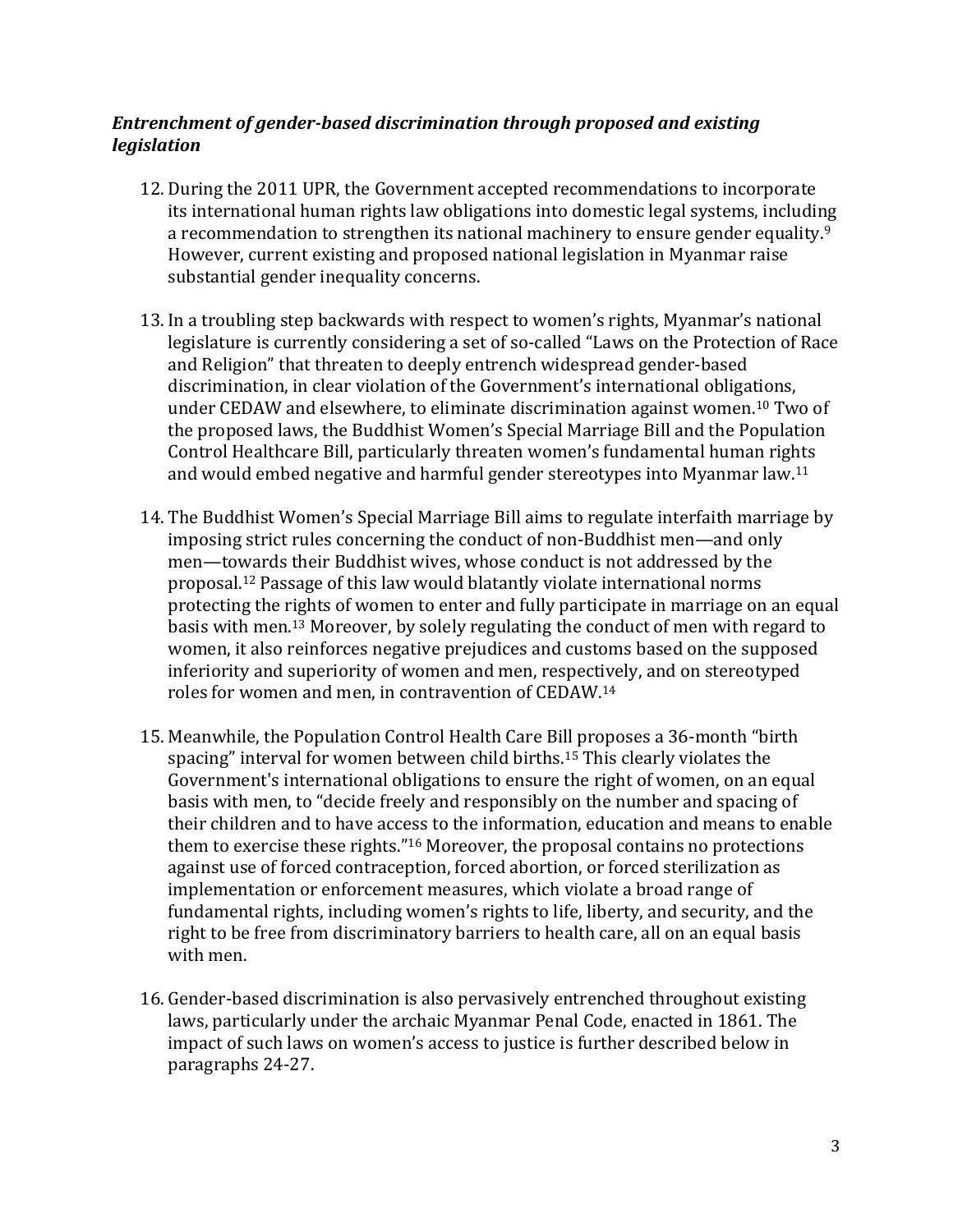17. A particularly troubling concern with the Penal Code is the criminalization of abortion under Section 312, enforced through criminal and civil penalties for both women and persons performing abortions, except where abortion is performed to save a woman's life.<sup>17</sup> This exception would not permit abortions to preserve women's physical and mental health or to terminate a pregnancy resulting from rape.18 In fact, complications from unsafe abortions are a leading cause of maternal mortality in Myanmar.<sup>19</sup> The criminalization of abortion under the Penal Code without exceptions for women's physical and mental health or pregnancies resulting from rape constitutes a discriminatory barrier to women's access to medical care, which violates the Government's international obligations under CEDAW and, in the case of women who become pregnant as a result of conflict-related rape, the Geneva Conventions<sup>20</sup> and Security Council Resolutions 2106 and 2122.<sup>21</sup>

#### *Recommendations*

- The Government must reject the proposed "Laws on the Protection of Race and Religion," including the Buddhist Women's Special Marriage Bill.
- With regard to the Population Control Healthcare Bill, the Government must ensure that any enacted laws include adequate human rights protections and safeguards against gender discrimination and use of forced contraception, forced abortion, or forced sterilization as implementation or enforcement measures.
- The Government must repeal Section 312 of the Penal Code criminalizing abortion. It must also ensure that at a minimum, any laws restricting abortion, include exceptions to save women's lives and preserve women's physical and mental health, as well as exceptions for pregnancies resulting from rape.

## **II. Barriers to Women's Access to Justice**

## *Impunity for the military*

- 18. The Government accepted several recommendations during its 2011 UPR with respect to access to justice for violence against women ("VAW") perpetrated by the Myanmar military, including recommendations to ensure accountability and to conform Myanmar's legal system to international standards. <sup>22</sup> However, since 2011 the Government has made little progress on implementing these accepted recommendations. Instead, in areas where conflict between the Myanmar military and ethnic armed groups continues, human rights abuses and violations of international humanitarian law ("IHL") by the Myanmar military are rampant. Human rights violations continue because the Government has failed to take measures, including changes to structural barriers to access to justice, such as those enshrined in the 2008 Constitution, to end these abuses and ensure accountability.
- 19. Since 2011, systematic sexual violence against ethnic populations by the Myanmar military has continued, with near total impunity.<sup>23</sup> For example, more than 100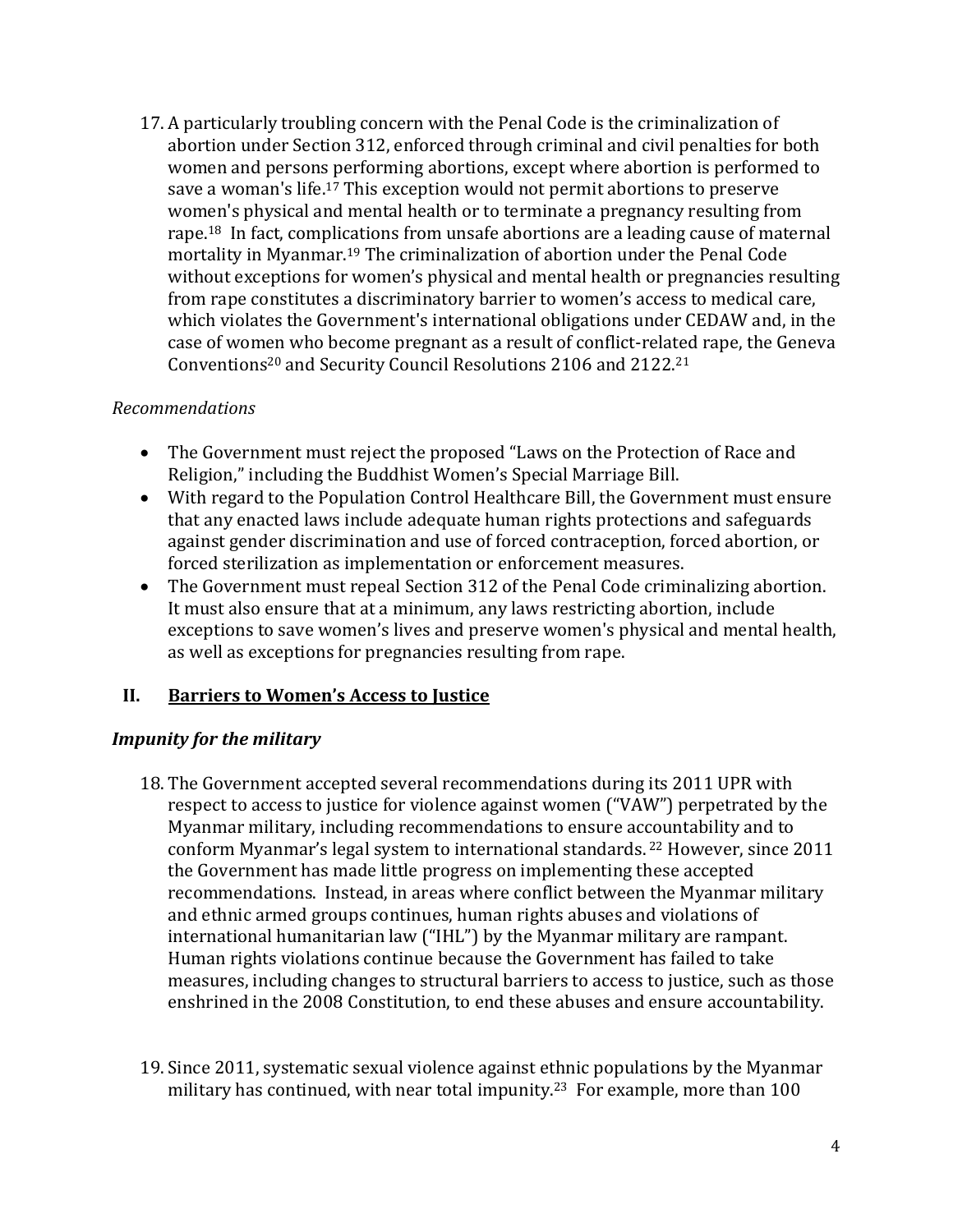cases of rape, gang rapes, and sexual assault were reported between 2010 and 2014.<sup>24</sup> Further, recent follow up reporting indicates that incidents of sexual violence in conflict have occurred as recently as January of this year, including the rape and killing of two teachers in Northern Shan State by military personnel.<sup>25</sup> In addition, U.N. experts report an increase in sexual violence carried out by the Myanmar military since 2013.26 In Myanmar, where "impunity is the rule" and "punishment is the rare exception,"<sup>27</sup> victims often do not report sexual violence due to intimidation by, and a fear of negative repercussions from, military personnel and police officers, stigma by the community, and the Government's failure to provide confidentiality for victims.<sup>28</sup> Therefore, reported cases of rape and sexual assault are only a small fraction of the actual total.<sup>29</sup>

- 20. Impunity for military perpetrators is enshrined in the 2008 Constitution. Article 445 guarantees that no proceeding shall be instituted against any member of the Government "in respect to any act done in the execution of their respective duties."<sup>30</sup> As the former Special Rapporteur on the situation of human rights in Myanmar has indicated, this provision can be construed as a guarantee of immunity for military actors from investigation, prosecution, or punishment for crimes committed in carrying out their roles, including for sexual violence committed in conflict.<sup>31</sup>
- 21. The 2008 Constitution further entrenches impunity by establishing military autonomy from all its judicial processes and giving the Commander-in-Chief "final and conclusive" authority over all cases and complaints.<sup>32</sup> That is, serious human rights violations committed by the military, including rapes and sexual assaults, fall under the jurisdiction of a totally military controlled system with no civilian oversight.<sup>33</sup> Even if these cases were adjudicated according to international standards, it must be noted that under the 2008 Constitution, the Commander-in-Chief could simply overturn verdicts as he saw fit.<sup>34</sup>
- 22. These structural problems within the military court-martial system are compounded by a total lack of transparency.<sup>35</sup> While the Government has repeatedly asserted that action has been taken against military perpetrators of rape, no information is provided as to what charges were pursued or what punishment was assessed.<sup>36</sup> Furthermore, as the military code is not publicly available, it is unclear if (and highly unlikely that) the prosecutions comport with international standards. Moreover, it is unknown if any military commanders have been prosecuted for what has been described as their imprimatur on a pattern and practice of sexual violence.<sup>37</sup> The lack of transparency renders justice invisible to the victims.
- 23. The Government's failure to take steps to adequately address, investigate, end and ensure accountability for sexual violence by the Myanmar military violates its obligations under international humanitarian law, <sup>38</sup> international human rights law,<sup>39</sup> the UN Charter<sup>40</sup> and its voluntary commitments,<sup>41</sup> and undercuts its statements professing a commitment to human rights.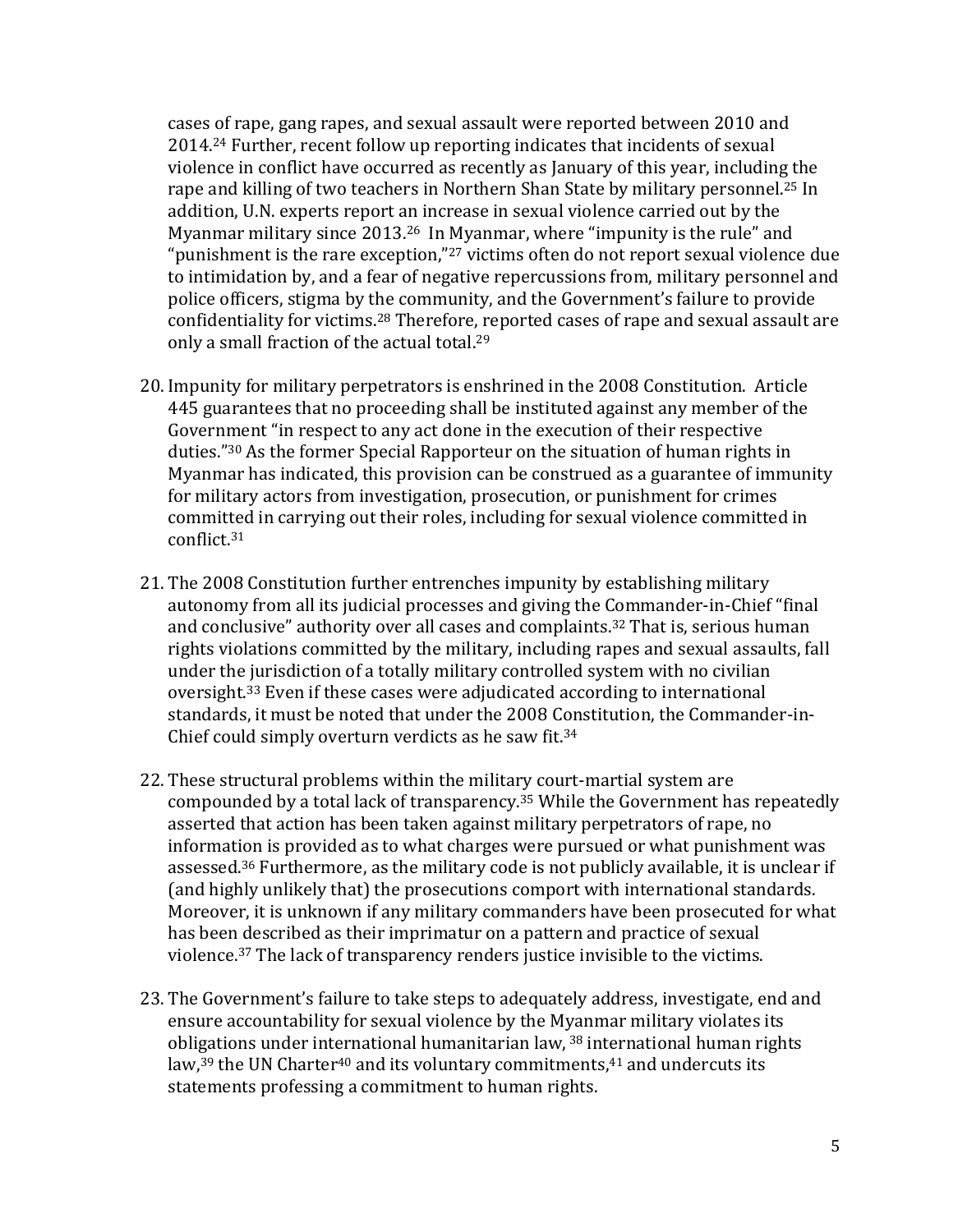#### *Recommendations*

- The Government should amend the 2008 Constitution to bring the military under civilian oversight and control.
- The Government must repeal constitutional provisions that grant the military impunity for human rights violations, including sexual violence, and those provisions that permit all military matters, including crimes committed against civilians, to be adjudicated only in courts-martial.
- The Government must ensure full transparency with respect to prosecutions of military perpetrators of sexual violence.

#### *Inadequate civilian justice mechanisms*

- 24. The Government accepted several recommendations during its 2011 UPR with respect to ensuring access to justice for victims of VAW.<sup>42</sup> The majority of these recommendations focused on the need to amend domestic laws related to VAW and to reform the judicial system to ensure its independent ability to administer justice. Despite accepting these recommendations, the Government has not dismantled the structural legal barriers that impede access to justice for victims of sexual violence.
- 25. VAW in Myanmar remains a pervasive problem. One recent study of violence against women in Myanmar found not only that all women interviewed for the study had experienced at least one type of violence, but also that almost all women had experienced at least one form of physical abuse by an intimate partner.<sup>43</sup> Myanmar's legal system provides insufficient protections, legal and otherwise, for these women.<sup>44</sup> Myanmar has no specific law criminalizing domestic violence,<sup>45</sup> no comprehensive laws to prevent violence against women or sexual harassment and no law allowing victims to obtain restraining orders against abusers.46 In addition, deficiencies in Myanmar's outdated, colonial-era laws such as the Penal Code, the Code of Criminal Procedure, and the Evidence Act, present substantial obstacles to addressing violence against women.<sup>47</sup>
- 26. The Penal Code does not criminalize unwanted sexual touching or sexual harassment outside the context of sexual intercourse, although Section 354 does criminalize assault intended to "outrage [a woman's] modesty," a troubling example of outdated and ambiguous language justifying scrutiny of a woman's "modesty" as a pre-condition for access to justice.<sup>48</sup> Moreover, the Penal Code only prohibits and punishes martial rape if the woman is less than 13 years of age.49 In addition, the Penal Code leaves the definition of rape ambiguous such that it does not cover, for instance, cases of forced non-penile penetration.<sup>50</sup>
- 27. Neither Myanmar's Code of Criminal Procedure nor its Evidence Act contains any substantive protections for the integrity and dignity of women during the investigation and prosecution of cases involving violence against women.<sup>51</sup> Indeed, the Code of Criminal Procedure does not appear to have any specific provisions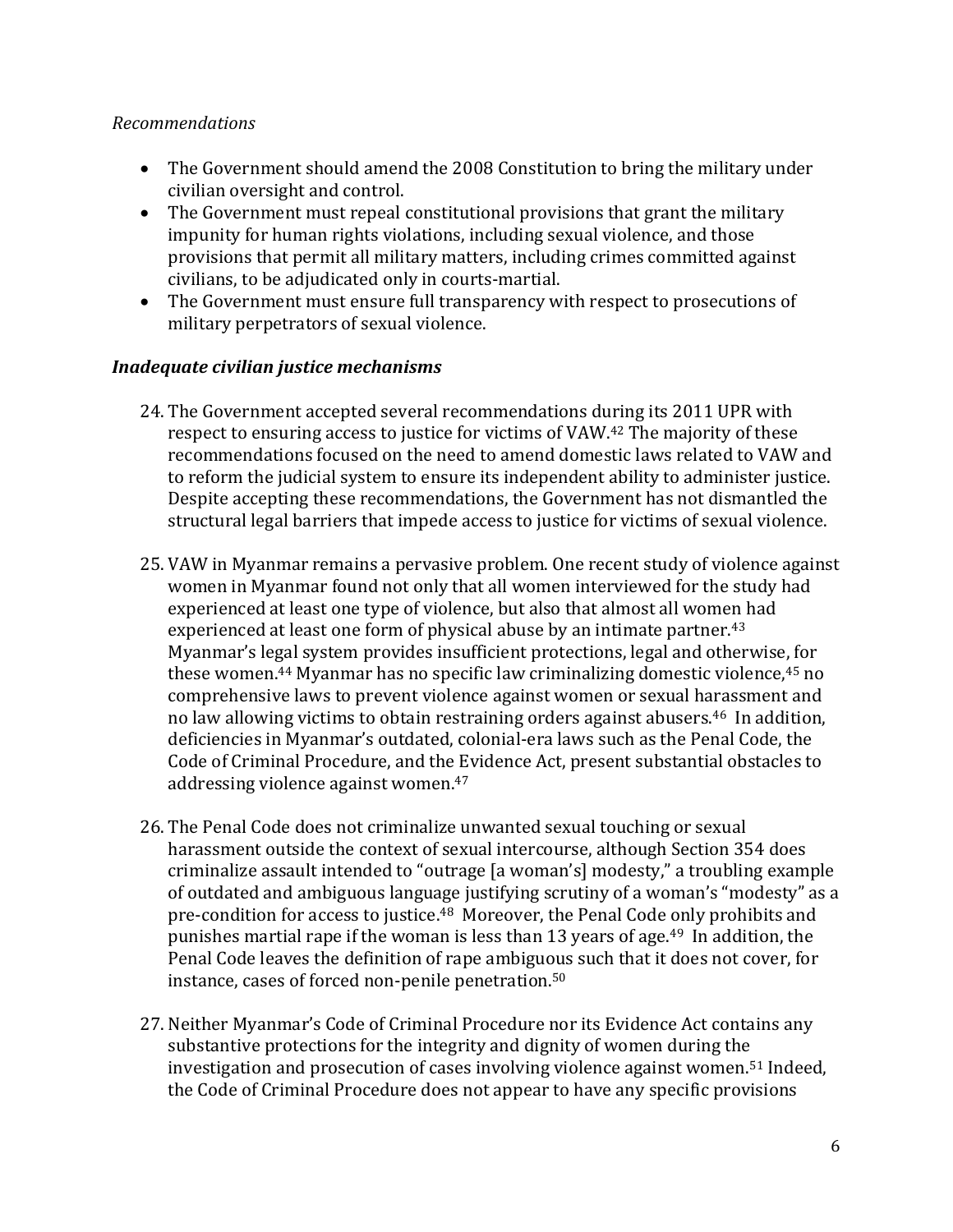concerning VAW at all. Meanwhile, under the Evidence Act, a woman's previous sexual conduct and character is admissible as evidence to discredit her testimony concerning allegations of her rape.52 The law also permits judges to both compel victims of rape to testify against their attackers *and* to draw an adverse inference from a victim's refusal to answer questions about the rape.<sup>53</sup>

- 28. These legal deficiencies are compounded by significant problems in the administration of justice in Myanmar, in particular a judiciary that substantially lacks independence.<sup>54</sup> Myanmar's judiciary is seen as "inactive and subordinate to the military," with "allegations of judicial corruption, inefficiency, and susceptibility to executive influence [that are] so widespread that they cannot be sensibly discounted."<sup>55</sup> Another major issue largely overlooked in much of the access to justice discourse is judicial vetting.<sup>56</sup> Myanmar's judiciary has not been vetted since the transition to quasi-civilian government and the 2008 Constitution requires a minimum tenure of judicial experience for appointment to certain courts.<sup>57</sup> Accordingly, the judges in these seats must have been on the bench since prior to the start of democratic transition. Thus, only judges that were on the bench during the junta's authoritarian rule, many of whom were complicit or actively involved in the sham arrests and baseless prosecutions of countless political prisoners,<sup>58</sup> are eligible for the highest positions in Myanmar's judiciary.
- 29. The Government has failed to follow through on its promises and obligations to comprehensively address VAW. Since 2011, the Government has pledged to develop an "Anti-Violence against Women Law,"<sup>59</sup> but to date, only half of its 20 proposed chapters have been drafted.<sup>60</sup> In fact, the Myanmar Parliament unanimously agreed to urge the Government to submit the law for legislative consideration in order to spur the Government to action.<sup>61</sup> By contrast, since 2011, the Government has passed 119 new laws, including a comprehensive foreign investment law.<sup>62</sup> In another example of promises without effective action, the Government developed a National Strategic Plan on the Advancement of Women, but the plan devotes little to no attention to addressing the fundamental deficiencies in Myanmar's legal system, provides no procedures for implementation, and lacks funding for execution.<sup>63</sup>
- 30. The Government's failure to take adequate steps to eradicate and ensure accountability for VAW violates its obligations under the Universal Declaration of Human Rights and CEDAW. Article 2 of CEDAW requires States parties "to adopt appropriate legislative and other measures, including sanctions where appropriate, prohibiting all discrimination against women," "to establish legal protection of the rights of women on an equal basis with men," and "to ensure through competent national tribunals and other public institutions the effective protection of women against any act of discrimination."<sup>64</sup> As discussed above, the legal framework for women seeking justice for VAW does not in any way comply with these obligations.

#### *Recommendations*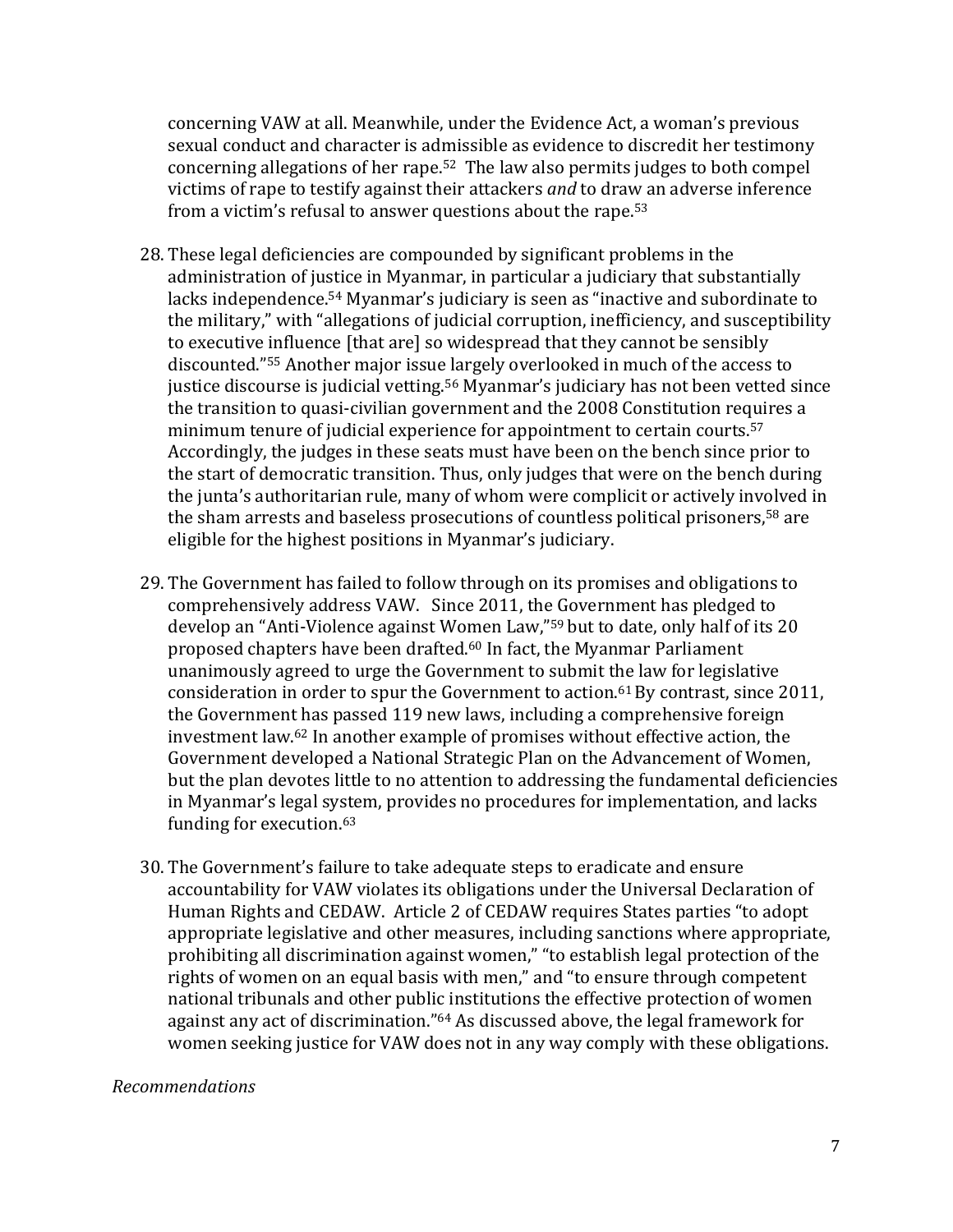- The Government must enact new legislation guaranteeing comprehensive protection from all forms of violence against women, including emotional, economic, domestic and sexual violence, and marital rape, as well as sexual assault and sexual harassment. The new legislation should also provide clear criminal penalties, civil remedies, rehabilitation and reparations in all cases of violence against women.
- The Government must amend its existing laws relating to violence against women, including provisions of the Penal Code, the Code of Criminal Procedure, and the Evidence Act, to ensure such laws adhere to prevailing international standards, removing antiquated notions of family and sexual violence, and guarantee justice in the form of criminal punishment, rehabilitation and reparations.
- The Government must ensure the independence of the judiciary in the administration of justice and should undertake vetting to remove from power any judges who were complicit in the crimes of the former military *junta*.

#### *Ineffective National Human Rights Commission*

- 31. The Government accepted several recommendations during the 2011 UPR to establish an independent human rights body in conformity with international standards, as codified in the "Paris Principles" on the status of national institutions for the promotion and protection of human rights.<sup>65</sup>
- 32. In March 2014, the Myanmar Parliament passed an enabling law for the Myanmar National Human Rights Commission ("MNHRC"), which had been established by Presidential Decree in September 2011.66 While the enabling law did address some of the deficiencies of the MNHRC as originally constituted, it did not correct fundamental problems regarding the MNHRC's independence, scope of duties and power to resolve complaints.
- 33. Victims of human rights abuses cannot access justice due to a number of deficiencies in law and in practice. The enabling law limits the mandate of the MNHRC such that it can only report, refer and recommend responses for each violation. <sup>67</sup> Of particular concern, the MNHRC still appears to be limiting its mandate to complaints regarding the infringement of rights only under the 2008 Constitution and only from citizens, rather than on the broader mandate outlined in the enabling legislation itself, which includes human rights treaty the Government has ratified.<sup>68</sup> Another major concern is that the MNHRC does not ensure confidentiality of complaints and has complete discretion regarding disclosure of information, which could have a chilling effect on the filing of grievances.<sup>69</sup> The failure to ensure confidentiality particularly impacts women who are victims of sexual violence, since they are unlikely to come forward without guarantees of confidentiality. This is a very real concern since the Government has been known to retaliate against those who file grievances with the MNHRC. The case of Shayam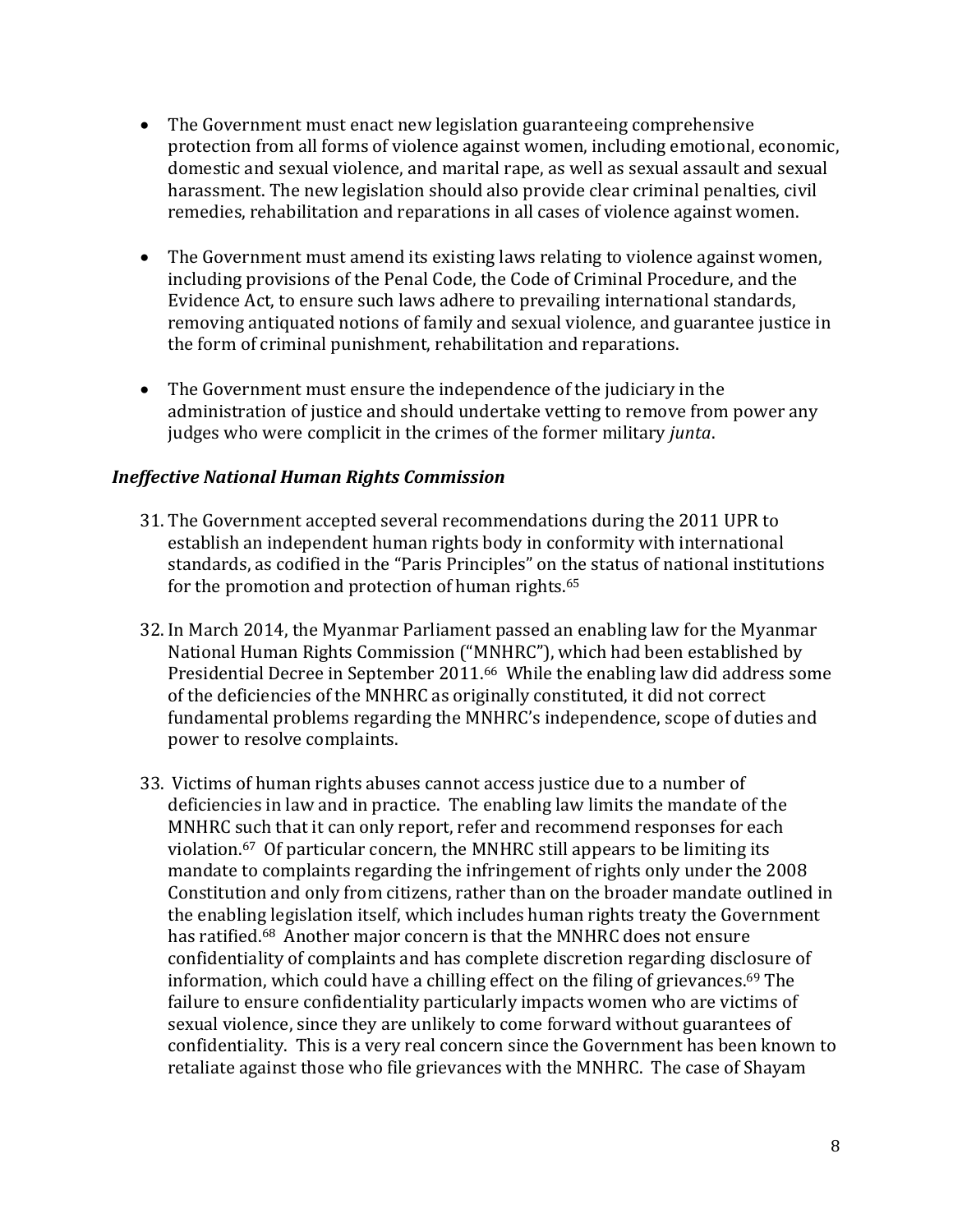Brang Shawng demonstrates that complaints to the MNHRC of human rights abuses at the hands of the military will be punished with swift and forceful prosecution.<sup>70</sup>

34. The MNHRC is not viable option for those seeking justice for human rights abuses and violates the Government's obligations to have a national human rights commission in compliance with the Paris Principles<sup>71</sup> as well as its commitments during the 2011 UPR to ensure such a mechanism.

## *Recommendations*

 The Government must ensure the independence of the MNHRC, grant the MNHRC the ability to resolve complaints, and institute regulations ensuring the confidentiality of complaints and protection for complainants.

## **III. Exclusion of women from participation in public and political life**

## *Systematic exclusion of women from participation in Myanmar's civil service on an equal basis with men*

- 35. During the 2011 UPR, the Government accepted a recommendation to take legislative and practical steps to ensure free and democratic political processes and ensure strengthen national machinery to ensure gender equality.<sup>72</sup> However, despite Myanmar's long history a male-dominated public and political life, largely due to decades of male-only military rule, not a single recommendation was made much less accepted—during the 2011 UPR concerning the elimination of genderbased discrimination in participation in public and political life.
- 36. Despite Government claims of progress since 2011 towards free and democratic political processes, women in Myanmar continue to face fundamental barriers to equal participation in public and political life. <sup>73</sup> These barriers include both explicit and implicit restrictions on women's participation in the formulation and implementation of public policy, and right to hold public office and perform all public functions at all levels of government on an equal basis with men.<sup>74</sup> Tellingly, as of February 2015, women accounted for only 4.8% of combined seats in the upper and lower houses of the national legislature (the Amyotha Hluttaw and the Pyithu Hluttaw, respectively).<sup>75</sup> Furthermore, as of June 2014, women only made up 2.8% of seats at state and regional government levels, 0% of administrators at township levels, and only 0.1% of village heads.<sup>76</sup> Moreover, only two out of 33 federal ministers are women.<sup>77</sup>
- 37. Myanmar's military-drafted 2008 Constitution contains provisions affirmatively excluding women from civil service, creating a fundamental barrier to participation of women in public and political life on an equal basis with men. Specifically, Article 352 states that, notwithstanding a prohibition against sex-based discrimination in appointing or hiring civil service personnel, "nothing in this Section shall prevent appointment of men to the positions that are suitable for men only." This restriction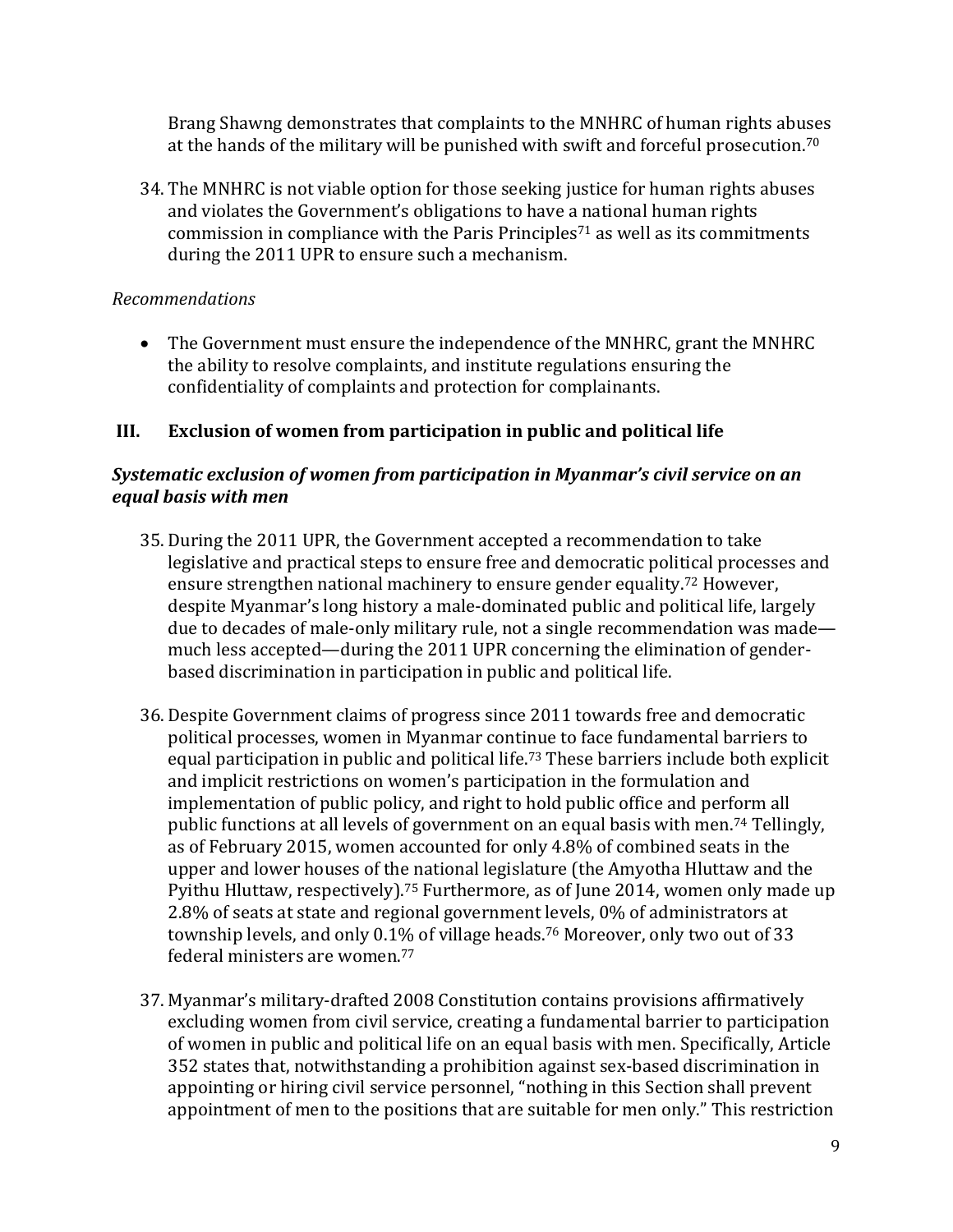is in flagrant violation of the Government's international obligations, under CEDAW and elsewhere, to ensure enjoyment of fundamental rights and freedoms without distinction on the basis of sex.<sup>78</sup> Moreover, the Government's attempts to legitimize this discrimination, including the recent position taken in its Combined Fourth and Fifth Periodic Reports to the CEDAW Committee that "some placements are to positions that are suitable for men only in accordance with the situation of natural work-places (for example, in mining and petroleum), and women, therefore, cannot be appointed to those positions," fully display the deeply-rooted discrimination and patriarchy that influences and governs policy-making and law in Myanmar. <sup>79</sup>

- 38. The 2008 Constitution also contains provisions that implicitly reinforce discrimination against women's participation in political decision-making, perpetuating the systematic exclusion of women from political power throughout over 60 years of military rule. Specifically, Articles 109 and 141 of the Constitution each mandate 25% quotas for representation by the military (the "Defense Services") in both houses of the national legislature. Historically, Myanmar's military has excluded generations of women, denying them positions of political power and making them ineligible for employment, education, business, and relationshipbuilding opportunities created by military status.<sup>80</sup> After intense criticism, the military finally appointed two women as part of its constitutionally-mandated legislative quotas in January 2014.  $81$  With this appointment, women now account for only .01% (or 2 out of 166) of the overall military-appointed seats.<sup>82</sup>
- 39. Despite rhetoric to the contrary, the Government does not appear to have undertaken meaningful or effective special measures to dismantle fundamental barriers against women's participation or accelerate the equal participation of women in political and public life, including in the civil service. The Government adopted a National Strategic Plan for the Advancement of Women in October 2013, but the plan sets forth a series of goals without any specific implementation measures or source of funding.83 As implemented by other State governments seeking achieve equality of political participation by women, specific measures could include recruiting, financially assisting, and training women candidates for public office; amending discriminatory electoral procedures; developing and funding campaigns directed at women's equal participation; setting numerical goals and quotas for women's equal representation; and targeting women for appointment to public positions.<sup>84</sup> Indeed, measures such as these are considered essential prerequisites to true equality for women in political and public life.<sup>85</sup>

*Recommendations*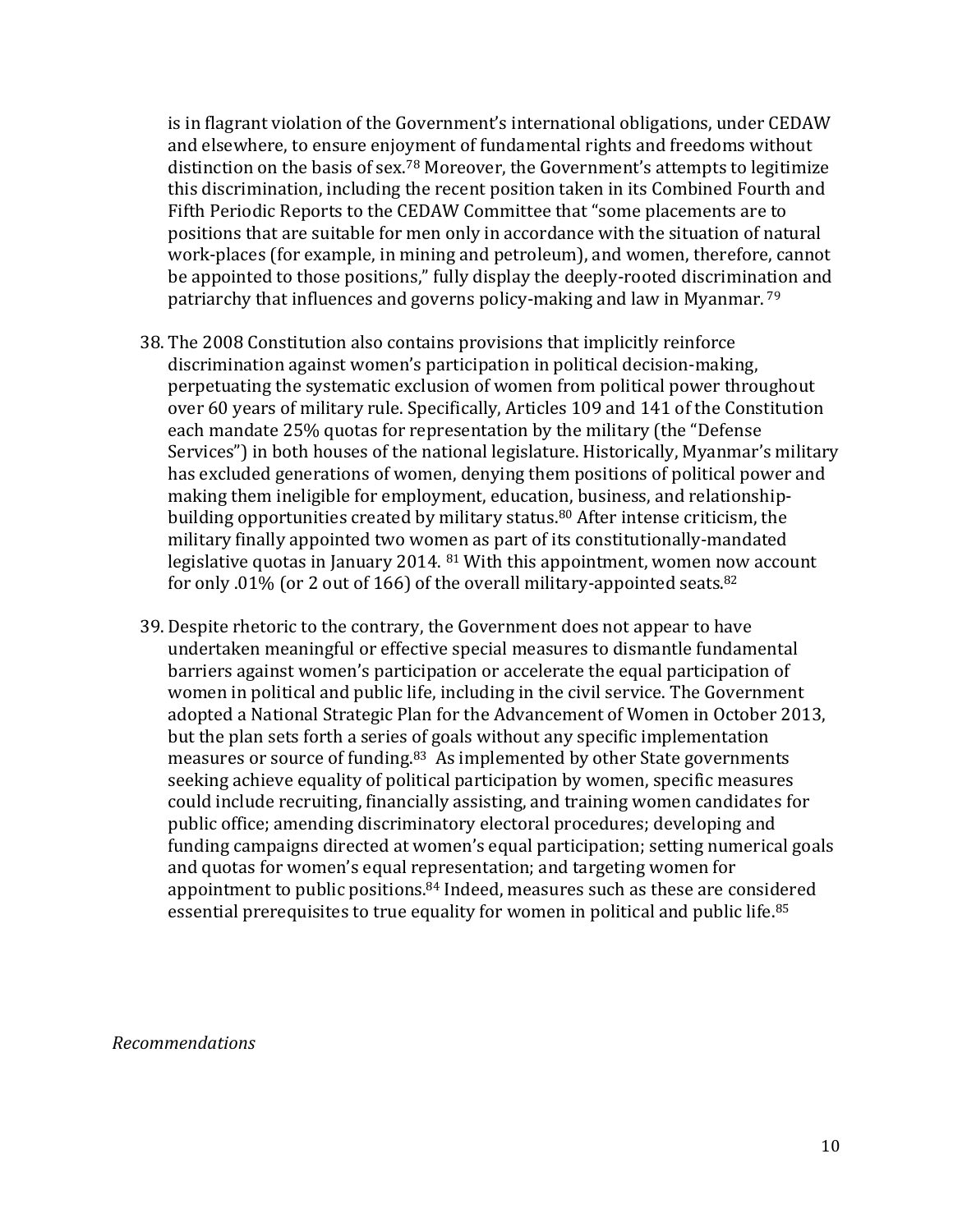- The Government must repeal explicitly discriminatory constitutional provisions, such as Articles 352, 109 and 141, which prevent women's equal participation in political and public life.
- The Government must implement temporary special measures to accelerate elimination of discrimination against women in Myanmar's political and public life, including recruiting, financially assisting, and training women candidates for public office; amending discriminatory electoral procedures; developing campaigns directed at women's equal participation; setting numerical goals and quotas for women's equal representation; and targeting women for appointment to public positions.

## *Exclusion of women from participation in post-conflict peace and reconciliation processes*

- 40. During the 2011 UPR, the Government accepted recommendations to peacefully and meaningfully engage ethnic groups as an integral part of the post-conflict peace and transitional process.<sup>86</sup> However, despite Myanmar's history of systemic exclusion of women from participation in public and political life, not a single recommendation was made—much less accepted—during the 2011 UPR concerning the equal participation of women in the peace and transitional process.
- 41. It is widely acknowledged that women in Myanmar have been effectively excluded from participating in negotiations for peace and transitional processes in relation to the Government's conflicts with ethnic groups.<sup>87</sup> For instance, after the 2011 UPR, initial ceasefire agreements between the nominally civilian government and 13 armed ethnic groups were negotiated in late 2011, almost exclusively by men.<sup>88</sup> Unfortunately, though not surprisingly, none of the preliminary ceasefire agreements made a single reference to women, including any reference to accountability for acts of systematic sexual violence perpetrated against ethnic populations by the Myanmar military. <sup>89</sup> This complete absence of women's issues is a result of the systematic exclusion of women from peace and reconciliation dialogues.<sup>90</sup>
- 42. In 2013, a 52-member delegation, or "working committee," appointed to represent the Government in negotiations for peace and transitional processes included only two women (who are duly elected representatives of the lower Pyithu Hluttaw).<sup>91</sup> The 11-member Government "central committee" did not include any women.<sup>92</sup> The Special Rapporteur found in September 2014 that "women have been largely excluded and have not been a part of the negotiating teams thus far."<sup>93</sup> It should be noted that women are notably absent from ethnic delegations as well.
- 43. The lack of adequate participation in Myanmar's peace and transitional process violates norms of international law that entitle women to full, equal, and effective participation in all stages of peace processes, including in conflict resolution, post-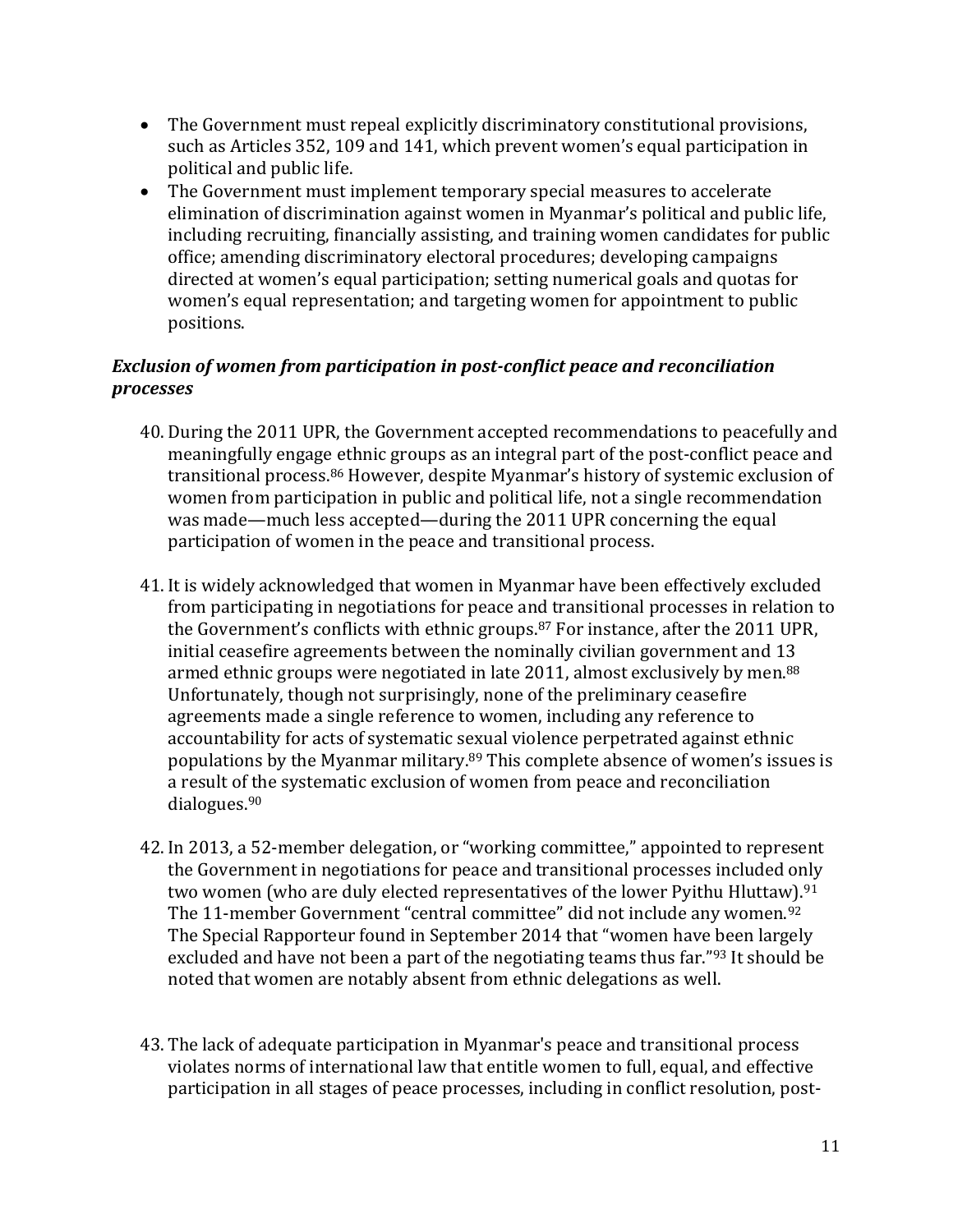conflict planning and peace building, both as high-level mediators and within the composition of mediator and negotiator teams.<sup>94</sup> It also demonstrates the Government's failure to live up to its responsibility to remove any restrictions on women's participation in the prevention, management, and resolution of conflicts, as well as to ensure women's equal representation at all decision-making levels in national institutions and mechanisms dealing with crimes committed during the conflict, including through participation of women's civil society organizations.<sup>95</sup>

#### *Recommendations*

- The Government must ensure that women fully, equally, and effectively participate in all stages of peace processes, including in conflict resolution, post-conflict planning and peace building, both as high level mediators and within the composition of mediator and negotiator teams.
- The Government must improve women's participation in all stages of peace processes, including through promoting women's leadership and appointment of women to senior decision-making roles; consulting and incorporating the advice of groups which are broadly representative of women's views and interests; and ensuring equal representation at all decision-making levels in national institutions and mechanisms dealing with crimes committed during conflict.

l

<sup>1</sup> Human Rights Council, Rep. of the Working Group on the Universal Periodic Review, ¶¶ 104.11, 104.32, 104.36, 104.39, 105.3, 105.8, 105.10, 107.46, 107.67, U.N. Doc. A/HRC/17/9 (Mar. 24, 2011) [hereinafter "2011 UPR Report"].

<sup>&</sup>lt;sup>2</sup> Combined fourth and fifth periodic report of the Government of Myanmar to CEDAW Committee, ¶ 8, CEDAW/C/MMR/4-5, (Jan. 8, 2015) [hereinafter CEDAW State Report, Myanmar] (The laws are: the Social Security Law (Aug. 31, 2012); Minimum Wage Law (Jul. 12, 2013); Labour Organization Law (Oct. 11, 2011); Settlement of Labour Dispute Law (Mar. 28, 2012); Employment and Skills Development Law (Aug. 30, 2013); Myanmar National Human Rights Commission Law (Mar. 28, 2014); Mass Media Law (Mar. 14, 2014); and the Organization Registration Law (Jul. 18, 2014)).

<sup>3</sup> 2011 UPR Report,¶¶104.2, 104.8, 106.21.

<sup>4</sup> *Id.* ¶105.3.

<sup>5</sup> Convention to End All Forms of Discrimination against Women (hereinafter "CEDAW"), art. 2(a), Dec. 18, 1979, 1249 U.N.T.S. 16.

<sup>6</sup> *Id*., art. 1.

<sup>7</sup> Comm. to End All Forms of Discrimination against Women, Concluding Observations on the Second and Third Periodic Reports of Myanmar, 42d Sess., Oct. 20–Nov. 7, ¶8, U.N. Doc. CEDAW/C/MMR/CO/3 (Nov. 7, 2008)[hereinafter 2008 CEDAW Concluding Observations on Myanmar].

<sup>8</sup> CONSTITUTION OF THE REPUBLIC OF THE UNION OF MYANMAR, arts. 347-348, 350 [hereinafter "2008 Constitution"]. <sup>9</sup> 2011 UPR Report, ¶¶104.2, 104.8, 106.21.

<sup>10</sup> They are the Religious Conversion Bill, Buddhist Women's Interfaith Marriage Bill, Population Control Healthcare Bill and the Monogamy Bill. *See* Press Release, UN High Commissioner of Human Rights, Myanmar "needs urgently to get back on track," U.N. Press Release (Feb. 25, 2015); Democratic Voice of Burma News, Speaker urges laws to protect Burma's national race, religion, February 27, 2014, *available at* 

[https://www.dvb.no/news/speaker-urges-laws-to-protect-burmas-national-race-religion-burma-](https://www.dvb.no/news/speaker-urges-laws-to-protect-burmas-national-race-religion-burma-myanmar/37855)

[myanmar/37855.](https://www.dvb.no/news/speaker-urges-laws-to-protect-burmas-national-race-religion-burma-myanmar/37855) *See also* Joint Statement by Amnesty International and the International Commission of Jurists, *Myanmar: Parliament must reject discriminatory 'race and religion' laws*, (March 3, 2015) [hereinafter "AI/ICJ Statement"] [https://www.amnesty.org/en/documents/asa16/1107/2015/en/.](https://www.amnesty.org/en/documents/asa16/1107/2015/en/)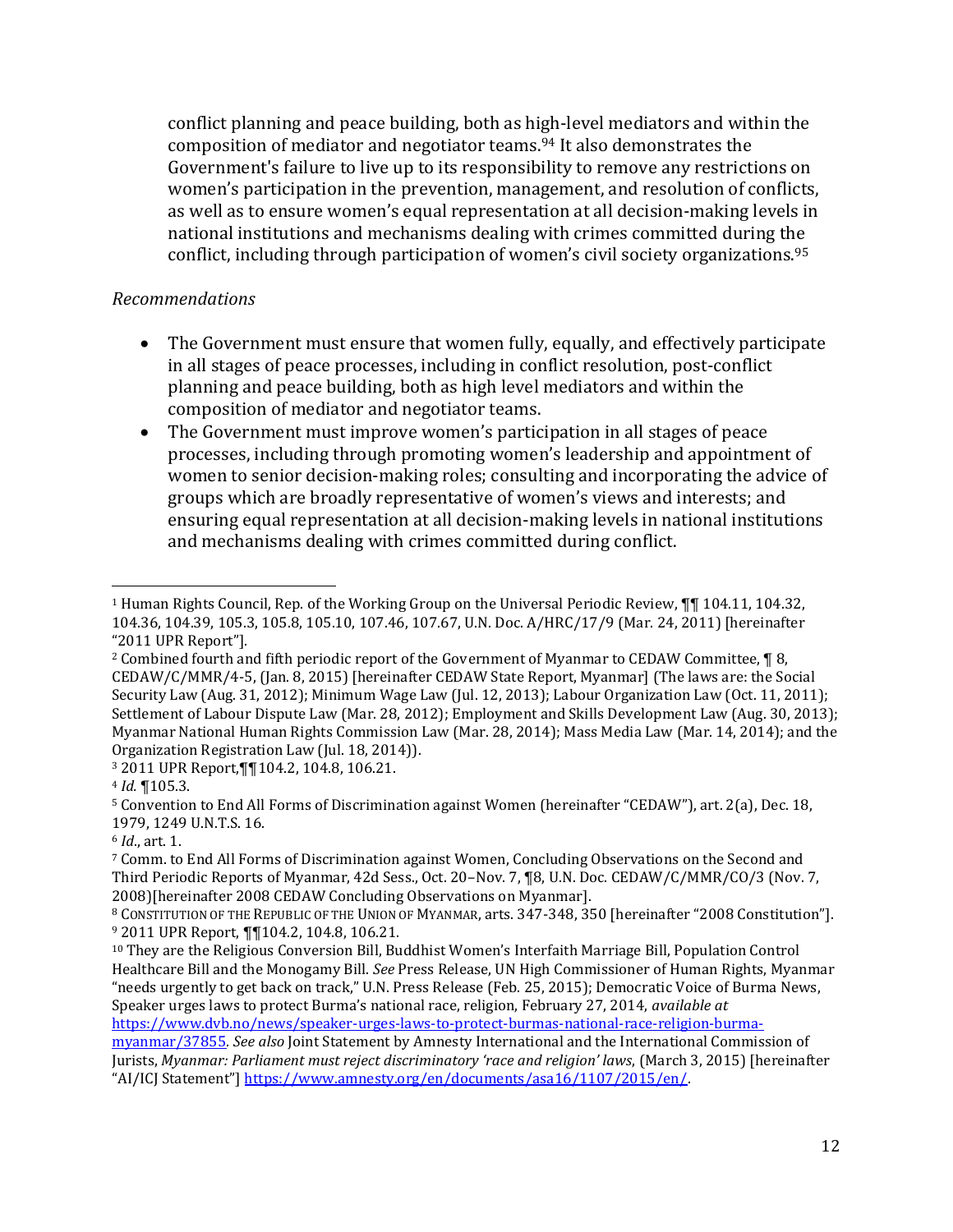<sup>11</sup> Rep. of the Special Rapporteur on the situation of human rights in Myanmar (Yanghee Lee), ¶ 28, U.N. Doc. A/HRC/28/72 (Mar. 9, 2015).

<sup>12</sup> AI/ICJ Statement at 3; Human Rights Watch, *The Myanmar Marriage Plot* (Sept. 5, 2013), [http://www.hrw.org/news/2013/09/05/myanmar-marriage-plot.](http://www.hrw.org/news/2013/09/05/myanmar-marriage-plot) 

<sup>13</sup> Rep. of the Special Rapporteur on the situation of human rights in Myanmar (Yanghee Lee), ¶ 28, U.N. Doc. A/HRC/28/72 (Mar. 9, 2015).

<sup>14</sup> CEDAW at art. 5(a).

 $\overline{\phantom{a}}$ 

<sup>15</sup> Shwe Aung, *Upper House approves population control bill*, DEMOCRATIC VOICE OF BURMA, Feb. 15, 2012; Zu Zu, *Upper House Passes Controversial 'Population Control' Bill*, THE IRRAWADDY, Feb. 10, 2015. <sup>16</sup> CEDAW at art. 16(f).

<sup>17</sup> MYANMAR PEN. CODE (1861), § 312: Of the causing of Miscarriage, of Injuries to unborn Children, of the Exposure of Infants and of the Concealment of Births, [hereinafter MYANMAR PEN. CODE], *available at* [http://www.burmalibrary.org/docs6/MYANMAR\\_PENAL\\_CODE-corr.1.pdf;](http://www.burmalibrary.org/docs6/MYANMAR_PENAL_CODE-corr.1.pdf) *See also* Gender Equality Network, *Myanmar Laws and CEDAW; The Case for Anti-Violence Against Women Laws*, (Jan. 2013) at 14 [hereinafter Gender Equality Network Report (Jan. 2013].

<sup>18</sup> Global Justice Center, *Domestic Criminal Laws that Conflict with International Law - Burma's Abortion and Rape Laws: A Case Study*, (Nov. 2012) at 3 [hereinafter GJC Case Study (Nov. 2012)], *available at* 

[www.globaljusticecenter.net/index.php?option=com\\_mtree&task=att\\_download&link\\_id=105&cf\\_id=34.](http://www.globaljusticecenter.net/index.php?option=com_mtree&task=att_download&link_id=105&cf_id=34) <sup>19</sup> Ibis Reproductive Health, *Separated by borders, united in need: An assessment of reproductive health on the Thailand-Burma border*,(2012) at 5, 6, 8, 11; RAISE, *Safe Abortion in Emergencies: Myanmar* (June 2014); CEDAW State Report, Myanmar ¶ 120.

<sup>20</sup> *See* Global Justice Center, *The Right to an Abortion for Girls and Women Raped in Armed Conflict: States positive obligations to provide non-discriminatory medical care under the Geneva Conventions*, (2011) *available at* [http://globaljusticecenter.net/index.php/publications/briefs-and-white-papers/2-the-right-to-an](http://globaljusticecenter.net/index.php/publications/briefs-and-white-papers/2-the-right-to-an-abortion-for-girls-and-women-raped-in-armed-conflict-february-2011)[abortion-for-girls-and-women-raped-in-armed-conflict-february-2011.](http://globaljusticecenter.net/index.php/publications/briefs-and-white-papers/2-the-right-to-an-abortion-for-girls-and-women-raped-in-armed-conflict-february-2011)

<sup>21</sup> S.C. Res. 2106, ¶19, U.N. Doc S/RES/2106 (June 24, 2013); S.C Res 2122, preamble, U.N. Doc S/RES/2122 (Oct. 18, 2013); UN Secretary-General, *Report of the Secretary-General on women peace and security*, ¶ 72(a), *delivered to the Security Council*, U.N. Doc. S/2013/525 (4 Sept. 2013).

<sup>22</sup> 2011 UPR Report, ¶¶104.9, 104.32, 104.63 and 104.39.

<sup>23</sup> U.N. Secretary-General, *Rep. of the Secretary General on Conflict-related Sexual Violence*, ¶¶ 37-39, U.N. Doc. S/2014/181 (Mar. 13, 2014)[hereinafter Secretary-General Report (March 2014); Rep. of the Special Rapporteur on the situation of human rights in Myanmar to the General Assembly (Yanghee Lee), ¶ 38, U.N. Doc. A/69/398 (Sept. 23, 2014)[hereinafter Special Rapporteur Report (Sept 2014)]; Rep. of the Special Rapporteur on the situation of human rights in Myanmar to the U.N. Human Rights Council (Tomas Ojea Quintana), ¶¶ 36-37, U.N. Doc. A/HRC/22/58 (Apr. 17, 2013) [hereinafter Special Rapporteur Report (Apr. 2013)]; Concluding Observations of the Committee of the Rights of the Child, Myanmar, 59<sup>th</sup> sess.,  $\P\P$  89-90, U.N. Doc. CRC/C/MMR/CO/3-4 (Mar. 14, 2012)[hereinafter CEDAW Concluding Observation on Myanmar (2008); *see* WOMEN'S LEAGUE OF BURMA, SAME IMPUNITY, SAME PATTERNS 8 (Jan. 2014)[hereinafter WLB Report (Jan. 2014)]; *see also* Human Rights Watch, *Untold Miseries: Wartime Abuses and Forced Displacement in Kachin State*, (2012) at 36 [hereinafter 2012 HRW Report], *available at*

[http://www.hrw.org/sites/default/files/reports/burma0312ForUpload\\_1.pdf.](http://www.hrw.org/sites/default/files/reports/burma0312ForUpload_1.pdf)

<sup>24</sup> WOMEN'S LEAGUE OF BURMA, IF THEY HAD HOPE, THEY WOULD SPEAK 1 (Nov. 2014) [hereinafter WLB Report (Nov. 2014)].

<sup>25</sup> Kachin Women's Association Thailand, *Ongoing Sexual Violence Highlights Urgent Need for Myanmar Army to Stop Offensives and Pull Back Troops From Kachin Regions* (Jan. 22, 2015),

[http://www.kachinwomen.com/publications/statements/136-ongoing-sexual-violence-highlights-urgent](http://www.kachinwomen.com/publications/statements/136-ongoing-sexual-violence-highlights-urgent-need-for-burma-army-to-stop-offensives-and-pull-back-troops-from-kachin-areas)[need-for-burma-army-to-stop-offensives-and-pull-back-troops-from-kachin-areas.](http://www.kachinwomen.com/publications/statements/136-ongoing-sexual-violence-highlights-urgent-need-for-burma-army-to-stop-offensives-and-pull-back-troops-from-kachin-areas)

<sup>26</sup> Secretary-General Report (March 2014)*,* ¶ 38; Rep. of the Special Rapporteur on the situation of human rights in Myanmar to the General Assembly (Tomas Ojea Quintana), ¶ 48, U.N. Doc. A/68/397 (Sept. 23, 2013) )[hereinafter Special Rapporteur Report (Sept 2013).

<sup>27</sup> WLB Report (Jan. 2014) at 16.

<sup>28</sup> Secretary-General Report (March 2014), ¶ 37; *see also* Burma Campaign UK, *Burma Briefing: Rape and Sexual Violence by the Burmese Army*, (July 2014) at 3, *available at*

[http://burmacampaign.org.uk/media/Rape-and-Sexual-Violence-by-the-Burmese-Army1.pdf;](http://burmacampaign.org.uk/media/Rape-and-Sexual-Violence-by-the-Burmese-Army1.pdf) WLB Report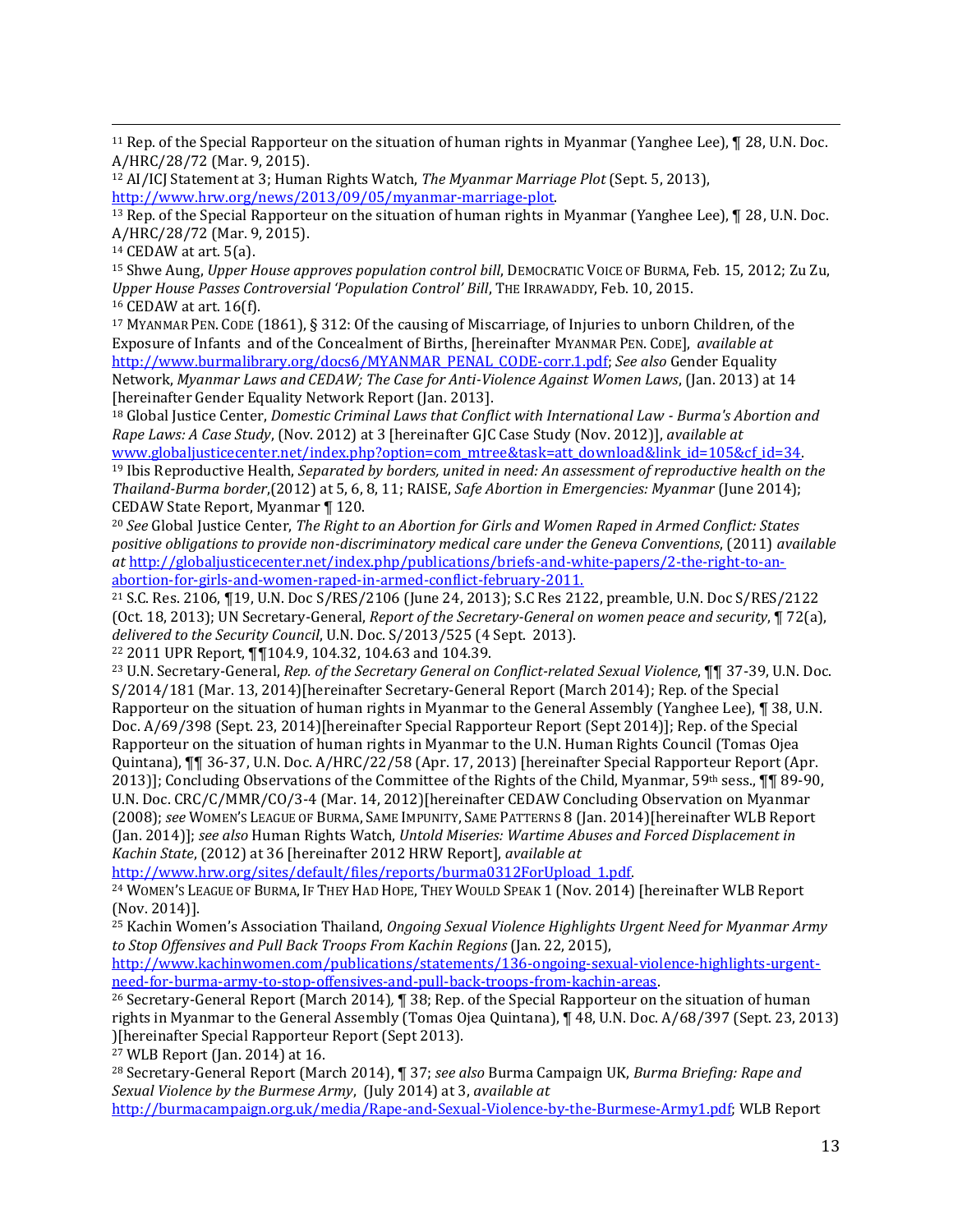(Jan. 2014) at 34, ("On the contrary, victims experience harassment and retaliation when they try to seek justice or speak up. As mentioned earlier in this report, silencing of complainants, through threats, torture or illegal detention, is common practice. Sometimes, meager financial compensation is offered to the victims' family as a way to discourage them to go to courts.").

<sup>29</sup> WLB Report (Jan. 2014) at 8.

 $\overline{\phantom{a}}$ 

<sup>30</sup> 2008 Constitution, art. 445.

<sup>31</sup> *See* Special Rapporteur Report (Sept 2014), ¶ 65. S*ee also* Special Rapporteur Report (Sept 2013), ¶ 70; Rep. of the Special Rapporteur on the situation of human rights in Myanmar to the General Assembly *(*Tomas Ojea Quintana *),* ¶ 55, U.N. Doc. A/64/318, (24 Aug. 2009)[hereinafter Special Rapporteur Report (Aug. 2009)]; *see also* WLB Report (Jan. 2014), at 29.

<sup>32</sup> 2008 Constitution, art. 20(b), ("The Defence Services has the right to independently administer and adjudicate all affairs of the armed forces"), art. 294, ("In the Union, there shall be a Supreme Court of the Union. Without affecting the powers of the Constitutional Tribunal and the Courts-Martial, the Supreme Court of the Union is the highest Court of the Union"), art. 319, ("According to Sub-Section (b) of Section 293, the Courts-Martial shall be constituted in accord with the Constitution and the other law and shall adjudicate Defence Services personnel"), art. 343, ("In the adjudication of Military justice: (a) the Defence Services personnel may be administered in accord with law collectively or singly; (b) the decision of the Commanderin-Chief of the Defence Services is final and conclusive.").

<sup>33</sup> WLB Report (Jan. 2014) at 30-31.

<sup>34</sup> 2008 CONSTITUTION, art. 343.

<sup>35</sup> WLB Report (Nov. 2014) at 9, ("Given the majority of cases are concluded or dismissed within the court martial system – which entirely lacks transparency – survivors are routinely denied justice for crimes committed against them. Conscious of the de facto impunity from prosecution afforded to military, and the slim chance of obtaining any kind of meaningful justice, many survivors choose to remain silent – further entrenching a lack of accountability and transparency at every level.").

<sup>36</sup> Statement from Tin Kyaw, Permanent Representative of Myanmar to the U.N.S.C, at the Open Debate on Women, Peace and Security, ¶ 58, U.N. Doc. S/PV.7160 (April 25, 2014); Rep. of the Special Rapporteur on the situation of human rights in Myanmar to the U.N. General Assembly (Tomas Ojea Quintana), Annex: Responses of the Government of Myanmar to the report of the Special Rapporteur on the situation of human rights in Myanmar, ¶ 9, U.N. Doc. A/65/368 15 (Sept. 2010)[hereinafter Government Responses to Special Rapporteur Report (Sept. 2010)].

<sup>37</sup> WLB Report (Jan. 2014) at 1.

<sup>38</sup> Geneva Contention for the Amelioration of the Condition of the Wounded and Sick in Armed Forces in the Field, Aug. 12, 1949, 75 U.N.T.S 31, art. 48 [hereinafter First Geneva Convention]; Geneva Convention for the Amelioration of the Condition of Wounded, Sick and Shipwrecked Members of Armed Forces at Sea, Aug. 12, 1949, 6 U.S.T. 3217, 75 U.N.T.S. 85, art. 50 [hereinafter Second Geneva Convention]; Geneva Convention Relative to the Treatment of Prisoners of War, Aug. 12, 1949, 75 U.N.T.S. 135, 6 U.S.T. 3316, art. 129 [hereinafter Third Convention]; Geneva Convention Relative to the Protection of Civilian Persons in Time of War, Aug. 12, 1949, 6 U.S.T. 3516, 75 U.N.T.S. 287, art. 146 [hereinafter Fourth Geneva Convention]; collectively, the "1949 Geneva Conventions"); common Article 1 to the 1949 Geneva Conventions. <sup>39</sup> Comm. on the Elimination of Discrimination against Women, *General recommendation No. 30 on Women in Conflict Prevention, Conflict and Post-Conflict Situations*, ¶¶ 74, 77, U.N. Doc. CEDAW/C/GC/30 (Oct. 18, 2013) [hereinafter CEDAW, *General Recommendation No. 30*], *available at*

[http://www.ohchr.org/Documents/HRBodies/CEDAW/GComments/CEDAW.C.CG.30.pdf.](http://www.ohchr.org/Documents/HRBodies/CEDAW/GComments/CEDAW.C.CG.30.pdf)

<sup>40</sup> S.C. Res. 1325, ¶ 11, U.N. Doc. S/RES/1325 (Oct. 31, 2000); S.C. Res. 1888, ¶¶ 6, 7, U.N. Doc. S/RES/1888 (Sept. 30, 2009); S.C. Res. 1889, ¶ 3, U.N. Doc. S/RES/1889 (Oct. 5, 2009); S.C.Res. 2106, ¶ 2, U.N. Doc. S/RES/2106 (June 24, 2013); S.C.Res. 2122, ¶ 12, U.N. Doc. S/RES/2122 (Oct. 18, 2013).

<sup>41</sup>The Government of Burma signed onto the UN Declaration to End Sexual Violence in Conflict. *See* Samantha Michaels, *Burma Joins Global Summit to End Sexual Violence in Conflict*, THE IRRAWADDY, June 10, 2014. <sup>42</sup> 2011 UPR Report, ¶¶104.9, 104.11, 104.32, 104.36, 104.37, 105.8.

<sup>43</sup> Gender Equality Network, *Behind the Silence: Violence against Women and their Resilience, Myanmar*, (Feb. 2015) at 25[hereinafter Gender Equality Network Report (Feb. 2015)].

<sup>44</sup> Gender Equality Network Report (Jan. 2013) at 1, 22.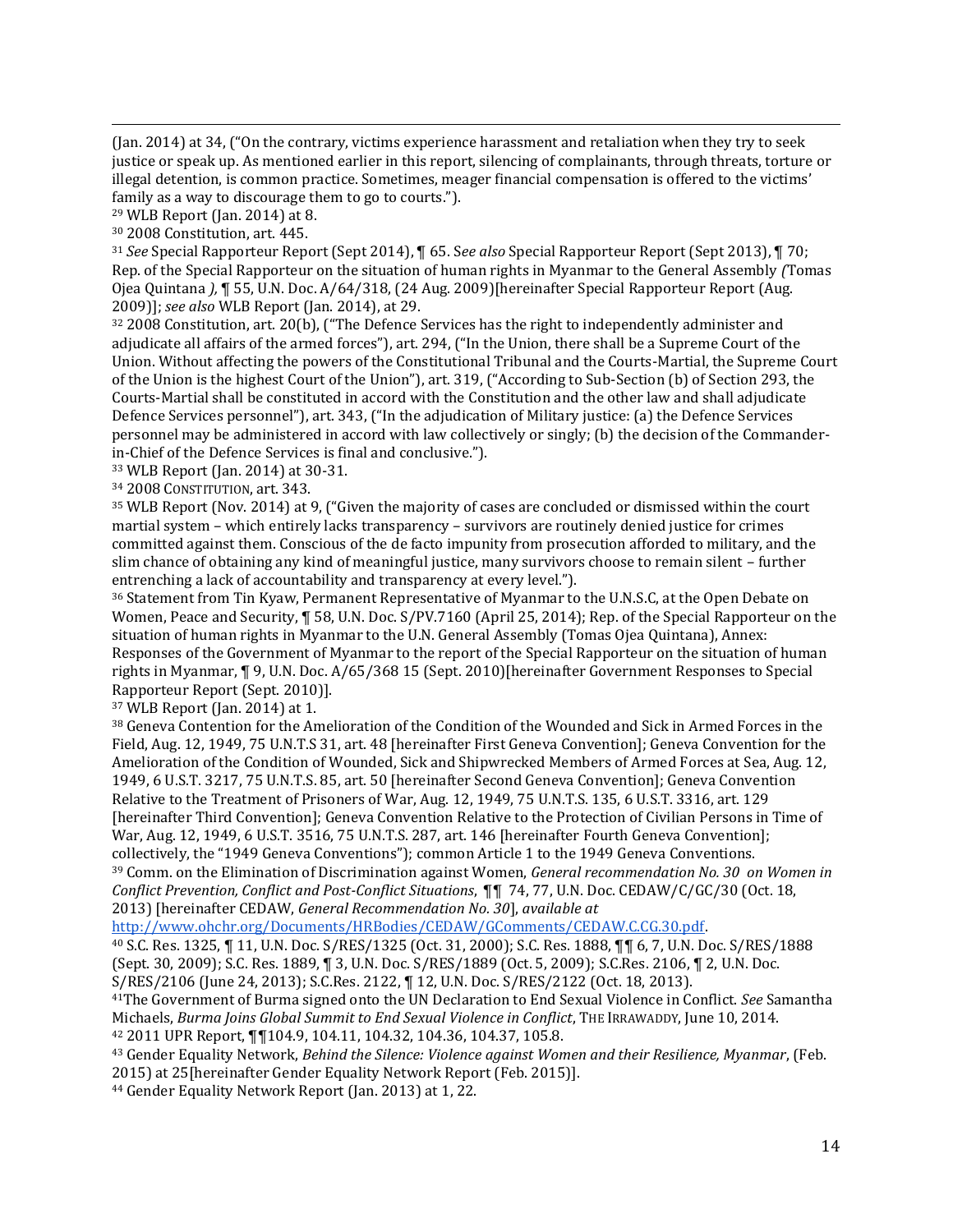<sup>45</sup> Palaung Women's Organization (PWO), *Voices for Change: Domestic Violence and Gender Discrimination in the Palaung Area*,(Nov. 25, 2011) at 5 (The other ASEAN country which has not drafted any legislation addressing domestic violence is Brunei Darussalam)[hereinafter PWO Report (Nov. 2011)]; s*ee also* Gender Equality Network Report (Jan. 2013) at 10.

<sup>46</sup> Gender Equality Network Report (Jan. 2013) at 1.

 $\overline{\phantom{a}}$ 

<sup>48</sup> Myanmar Penal Code, § 354; *see also id.* at 9-10.

<sup>49</sup> *See* Myanmar Penal Code, §§ 375, 376; s*ee also*, Gender Equality Network Report (Jan. 2013) at 16, (Under the *Contract Act*, a girl is able to marry without her parents' consent once she attains the age of 18. Under Buddhist traditional law, a woman must obtain consent to marry if she is older than 15, but younger than 20. General approval of the marriage has been sufficient to satisfy the consent requirement. Males are able to marry once they attain physical maturity.).

<sup>50</sup> Myanmar Penal Code, §§ 375.

<sup>51</sup> Gender Equality Network Report (Jan. 2013) at 8.

<sup>52</sup> *Id.* at 9.

<sup>53</sup> *Id.*

<sup>54</sup> Progress Rep. of the Special Rapporteur on the situation of human rights in Myanmar to the Human Rights Council (Tomás Ojea Quintana), ¶ 12, U.N. Doc. A/HRC/19/67 (March 7, 2012)[hereinafter Special Rapporteur Report (March 2012); *see also* WLB Report (Jan. 2014) at 32 ; Special Rapporteur Report (Sept

2013), ¶ 64; Nick Cheesman & Kyaw Min San, *Not Just Defending; Advocating for Law in Myanmar*, 31 WIS. INT'L L.J. 714, *available at* [http://www.Myanmarlibrary.org/docs19/Cheesman\\_KMS\\_\\_Not\\_just\\_defending](http://www.burmalibrary.org/docs19/Cheesman_KMS__Not_just_defending-ocr-tpo.pdf)[ocr-tpo.pdf](http://www.burmalibrary.org/docs19/Cheesman_KMS__Not_just_defending-ocr-tpo.pdf); International Bar Association's Human Rights Institute, *The Rule of Law in Myanmar: Challenges* 

*and Prospects*, (December 2012) AT 58, [Hereinafter IBA 2012 Report], *available at* [http://www.ibanet.org/Document/Default.aspx?DocumentUid=DE0EE11D-9878-4685-A20F-](http://www.ibanet.org/Document/Default.aspx?DocumentUid=DE0EE11D-9878-4685-A20F-9A0AAF6C3F3E)[9A0AAF6C3F3E.](http://www.ibanet.org/Document/Default.aspx?DocumentUid=DE0EE11D-9878-4685-A20F-9A0AAF6C3F3E)

<sup>55</sup> IBA 2012 Report at 59. *See also* International Commission of Jurists, *Country Profile: Myanmar*, (June 2014) 11 *available at* [http://icj.wpengine.netdna-cdn.com/wp-content/uploads/2014/06/CIJL-Country-Profile-](http://icj.wpengine.netdna-cdn.com/wp-content/uploads/2014/06/CIJL-Country-Profile-Myanmar-June-2014.pdf)[Myanmar-June-2014.pdf;](http://icj.wpengine.netdna-cdn.com/wp-content/uploads/2014/06/CIJL-Country-Profile-Myanmar-June-2014.pdf) s*ee also* International Commission of Jurists*, Right to Counsel: the Independence of* 

*Lawyers in Myanmar*,(June 2014) at 40 *available at* http://www.burmalibrary.org/docs16/ICJ-MYANMAR-Right-to-Counsel-en-red.pdf.

<sup>56</sup> Oxford Pro Bono Publico, *Justice in Burma*, (Apr. 2008) at 64, *available at*

http://www.oxfordburmaalliance.org/uploads/9/1/8/4/9184764/justice in burma opbpg report april 08. [pdf](http://www.oxfordburmaalliance.org/uploads/9/1/8/4/9184764/justice_in_burma_opbpg_report_april_08.pdf) .

<sup>57</sup> 2008 Constitution, art. 301(d)(i)-(ii).

<sup>58</sup> United States Institute of Peace, *USIP Burma/Myanmar Role of Law Trip Report June 2013*, at 23, *available at* [http://www.lrcmyanmar.org/system/files/book/usip\\_burma\\_rol\\_report\\_working\\_document\\_-](http://www.lrcmyanmar.org/system/files/book/usip_burma_rol_report_working_document_-_11_june_2013.pdf)

[\\_11\\_june\\_2013.pdf;](http://www.lrcmyanmar.org/system/files/book/usip_burma_rol_report_working_document_-_11_june_2013.pdf) N. Cheesman, K. Min San, *Not Just Defending; Advocating for Law in Myanmar*, 31 WIS. INT'L L. J. 702, 714.

<sup>59</sup> CEDAW State Report, Myanmar, at ¶ 17.

<sup>60</sup> Naw Noreen, *Parliament Agrees to Women's Protection Bill*, DEMOCRATIC VOICE OF BURMA, Feb. 3, 2015 [hereinafter Noreen Article (Feb. 2015)], *available at* [https://www.dvb.no/news/parliament-agrees-to](https://www.dvb.no/news/parliament-agrees-to-womens-protection-bill-burma-myanmar/47943)[womens-protection-bill-burma-myanmar/47943;](https://www.dvb.no/news/parliament-agrees-to-womens-protection-bill-burma-myanmar/47943) Yen Snaing, *MPs Demand Parliament Considers Violence Against Women Measures*, THE IRRAWADDY, Feb. 3, 2015 [hereinafter Snaing Article (Feb. 2015)], *available at* [http://www.irrawaddy.org/burma/mps-demand-parliament-considers-violence-women-measures.html.](http://www.irrawaddy.org/burma/mps-demand-parliament-considers-violence-women-measures.html)  <sup>61</sup> Noreen Article (Feb. 2015); Snaing Article (Feb. 2015).

<sup>62</sup> Permanent Mission of the Republic of the Union of Myanmar to the United Nations, *Observations of the Permanent Mission of the Republic of the Union of Myanmar in Geneva on the Report of the Special Rapporteur on the Situation of Human Rights in Myanmar to the 28th Session of the Human Rights Council*, (March 10, 2015) at ¶ 6, *available at*

[http://www.myanmargeneva.org/pressrelease/20150309/responses%20sr\\_10%20march.pdf.](http://www.myanmargeneva.org/pressrelease/20150309/responses%20sr_10%20march.pdf)

<sup>63</sup> *See* Myanmar National Committee for Women's Affairs, *National Strategic Plan for the Advancement of Women* (2013), *available at* <http://www.mswrr.gov.mm/mswrradministrator/images/NSPAW%20PDF.pdf> [hereinafter "NSPAW"].

<sup>47</sup> *Id.* at 7.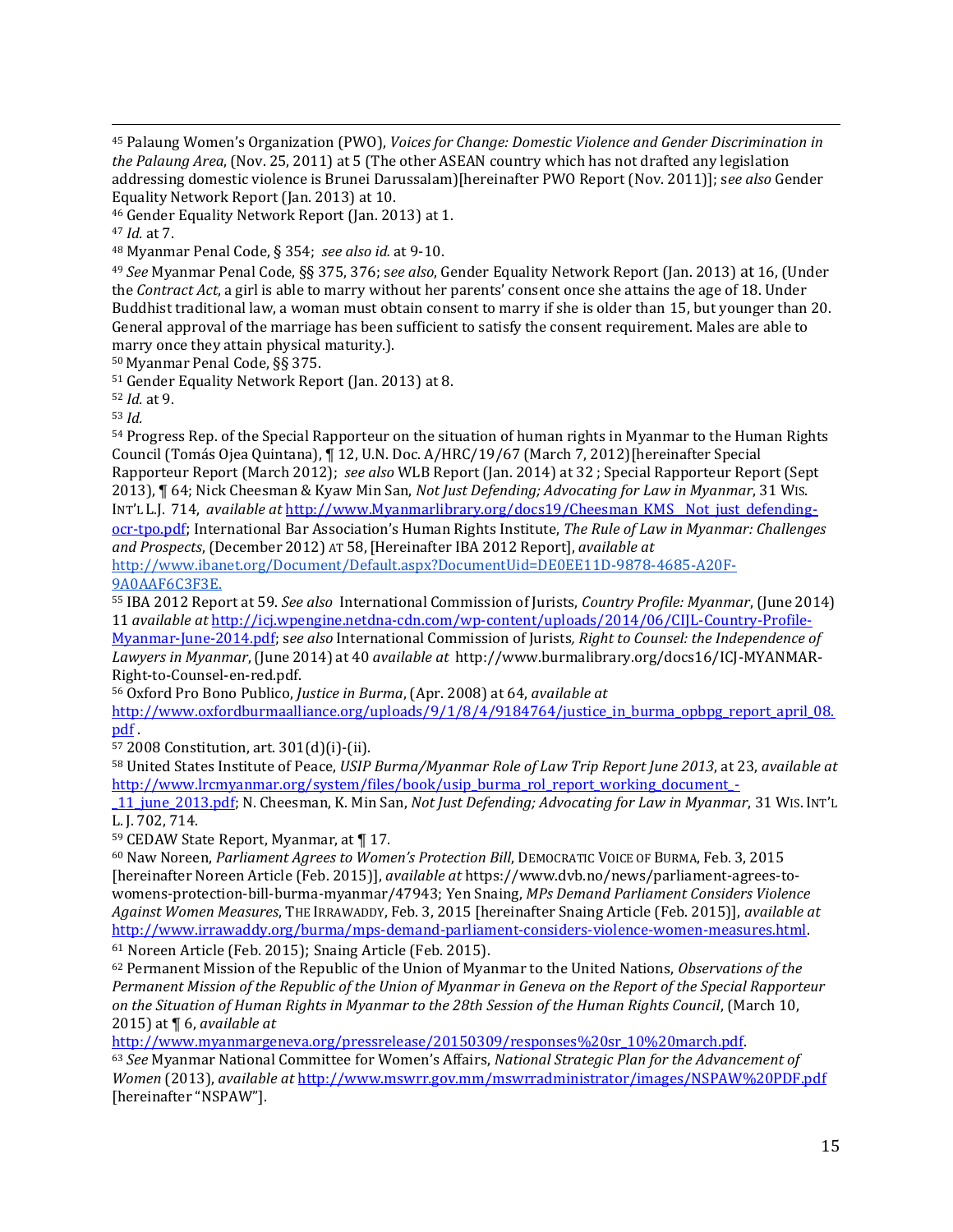<sup>64</sup> CEDAW, art. 12(b)(c).

 $\overline{\phantom{a}}$ 

<sup>65</sup> 2011 UPR Report, ¶ 106.23-30; *see* G.A. Res. 48/134, U.N. Doc. A/Res/48/134 (Mar. 4, 1994).

<sup>66</sup> The Myanmar National Human Rights Commission Law, Pyidaungsu Hluttaw Law No. 21, 1375 M.E. (2014) (Myan.) [hereinafter "MNHRC Law"].

<sup>67</sup> *See* MNHRC Law, ¶ 22.

<sup>68</sup> CEDAW State Report, Myanmar*,* ¶ 20, 21; For "human rights" as defined by the enabling legislation, *see* MNHRC Law, ¶ 22.

<sup>69</sup> *See* MNHRC Law.

<sup>70</sup> Rep. of the Special Rapporteur on the situation of human rights in Myanmar (Yanghee Lee), ¶ 58, U.N. Doc. A/HRC/28/72 (Mar. 9, 2015). *See also* Human Rights Watch, Amnesty International, Fortify Rights, Harvard Law School International Human Rights Clinic, International Commission of Jurists, Physicians for Human Rights, Joint Letter to President Thein Sein Regarding Prosecution of Shayam Brang Shawng (Dec. 18, 2014), [http://www.hrw.org/news/2014/12/18/burma-joint-letter-president-thein-sein-regarding-prosecution](http://www.hrw.org/news/2014/12/18/burma-joint-letter-president-thein-sein-regarding-prosecution-shayam-brang-shawng)[shayam-brang-shawng.](http://www.hrw.org/news/2014/12/18/burma-joint-letter-president-thein-sein-regarding-prosecution-shayam-brang-shawng)

<sup>71</sup> U.N. Secretary General, *Results of the Fortieth Session of the Committee on the Elimination of Discrimination against Women*, *Annex II: Statement by the Committee on the Elimination of Discrimination against Women on its Relationship with National Human Rights Institutions*, ¶ 2, U.N. Doc. E/CN.6/2008/CRP.1 (Feb. 11, 2008); *See also* G.A. Res. 48/134, U.N. Doc A/Res/48/134 (Mar. 4, 1994) (Critically, the Paris Principles emphasize the responsibility of NHRIs to continually monitor situations of human rights violations which it has undertaken to pursue; the power of NHRIs to advise their respective governments on both specific violations and broader issues related to implementation of international human rights obligations; the capacity of NHRIs to interact with regional and international partners; the mandate of NHRIs to educate and inform on human rights; and the need for NHRIs to have quasi-judicial competence, where appropriate.). <sup>72</sup> 2011 UPR Report, ¶¶ 105.1, 105.3, U.N.).

<sup>73</sup> P. Minoletti, *Women's Participation in the Subnational Governance of Myanmar*, (June 2014) at 1, [hereinafter Minoletti Article (June 2014)].

<sup>74</sup> CEDAW, art. 7(b).

<sup>75</sup> OFFICIAL WEBSITE OF MYANMAR PARLIAMENT[, http://www.myanmarparliament.gov.mm/?page\\_id=144](http://www.myanmarparliament.gov.mm/?page_id=144) (last visited Mar. 23, 2015) (total ratio of women representatives in both houses of parliament: 635:31, or 4.8%) (Pyithu Hlattaw (lower house): of 420 parliamentarians in total, 25 women hold elected seats and 2 women hold armed forces appointed seats (ratio of women in lower house: 420:27 (6.4%)); Amyotha Hluttaw (upper house): of 224 parliamentarians in total, 4 women hold elected sears (ratio of women in upper house: 215:4 (1.8%))).

<sup>76</sup> Minoletti Article (June 2014) at 8.

<sup>77</sup> CEDAW State Report, Myanmar*,* ¶ 77; Minoletti Article (June 2014) at 8; Yen Snaing, *Burma's Government to Appoint Second Woman Minister*, THE IRRAWADDY (Feb. 11, 2014).

<sup>78</sup> Universal Declaration of Human Rights, art. 2, G.A. Res. 217A (III), U.N. Doc. A/810 at 71 (1948); CEDAW, arts. 1, 2, 7, 11.

<sup>79</sup> CEDAW State Report, Myanmar, ¶ 97.

<sup>80</sup> CEDAW State Report, Myanmar, ¶ 37.; *see also* GLOBAL JUSTICE CENTER, The Gender Gap and Women's Political Power in Myanmar/Burma,

[http://globaljusticecenter.net/index.php?option=com\\_mtree&task=att\\_download&link\\_id=103&cf\\_id=34](http://globaljusticecenter.net/index.php?option=com_mtree&task=att_download&link_id=103&cf_id=34) (last visited Mar. 23, 2015).

<sup>81</sup> *Myanmar Military's First Women Representatives Join Parliament*, RADIO FREE ASIA (Jan. 14, 2014), [http://www.rfa.org/english/news/myanmar/women-01142014143827.html/.](http://www.rfa.org/english/news/myanmar/women-01142014143827.html/) 

<sup>82</sup> *Id*.; Minoletti Article (June 2014) at 8.

<sup>83</sup> *See* NSPAW.

<sup>84</sup> Comm. on the Elimination of Discrimination against Women, *General recommendation No. 23* on women in political and public life, ¶ 15, U.N. Doc. A/52/38 (1997), *available at*

[http://www.un.org/womenwatch/daw/cedaw/recommendations/recomm.htm.](http://www.un.org/womenwatch/daw/cedaw/recommendations/recomm.htm) 

<sup>85</sup> Comm. on the Elimination of Discrimination against Women, *General recommendation No. 23* on women in political and public life, ¶ 15, U.N. Doc. A/52/38 (1997), *available at*

[http://www.un.org/womenwatch/daw/cedaw/recommendations/recomm.htm.](http://www.un.org/womenwatch/daw/cedaw/recommendations/recomm.htm) 

<sup>86</sup> 2011 UPR Report at ¶104.51, 104.52, 104.53.